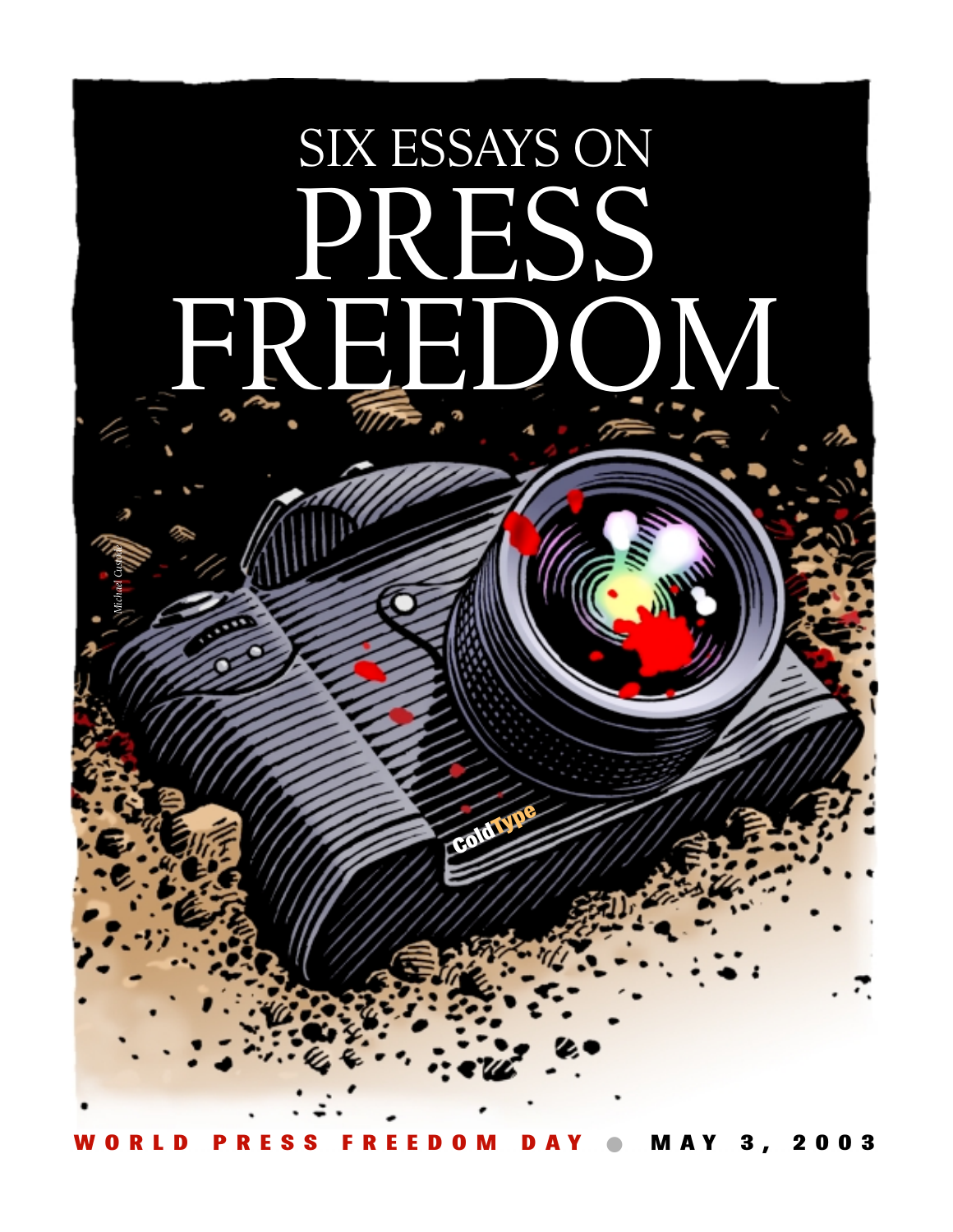# ABOUT WORLD PRESS FREEDOM DAY

May 3 has been designated World Press Freedom Day to recognise the sacrifices made in the struggle for freedom of the press and to put pressure on the numerous countries that continue to deny their citizens this basic human right. This day marks the anniversary of the Declaration of Windhoek, a statement of principles drawn up by African journalists calling for a free, independent and pluralistic media on that continent and throughout the world. The Declaration affirms that a free press is essential to the existence of democracy. The material published here has been provided by the Paris-based World Association of Newspapers (WAN), a global organisation which defends and promotes press freedom worldwide. It represents 18,000 newspapers and members include 71 national newspaper associations, newspaper executives in 100 countries, 13 news agencies and nine regional and worldwide press groups.

> Edited and designed by [Tony Sutton \(www.newsdesign.net\)](http://www.newsdesign.net)

Illustrations by [David Anderson \(www.d-andersonillustration.com\)](http://www.d-andersonillustration.com) [Michel Cambon \(www.mcambon.net\)](http://www.mcambon.net) [Michael Custode \(www.custode.com\)](http://custode.com) Alex Groen (groenad@iafrica.com) Brian Gable (bgable@rogers.com) [Rui Ramalheiro \(www.i-rui.com\)](http://www.i-rui.com) [Paul Stroede \(www.paulstroede.com\)](http://www.paulstroede.com)

[Typefaces \(Goodchild and Brown\)supplied by Nick Shinn \(www.shinntype.com\)](http://www.shinntype.com)

(Click on links to enter web sites)

Dedicated to the 47 journalists were killed in the line of duty in 21 countries in 2002

*Articles © 2003 World Association of Newspapers Illustrations © 2003 Individual Artists © 2003 ColdType magazine*



# WORLD ASSOCIATION OF NEWSPAPERS

[www.wan-press.org](http://www.wan-press.org)

Published by **ColdType** [magazine at www.coldtype.net](http://www.coldtype.net)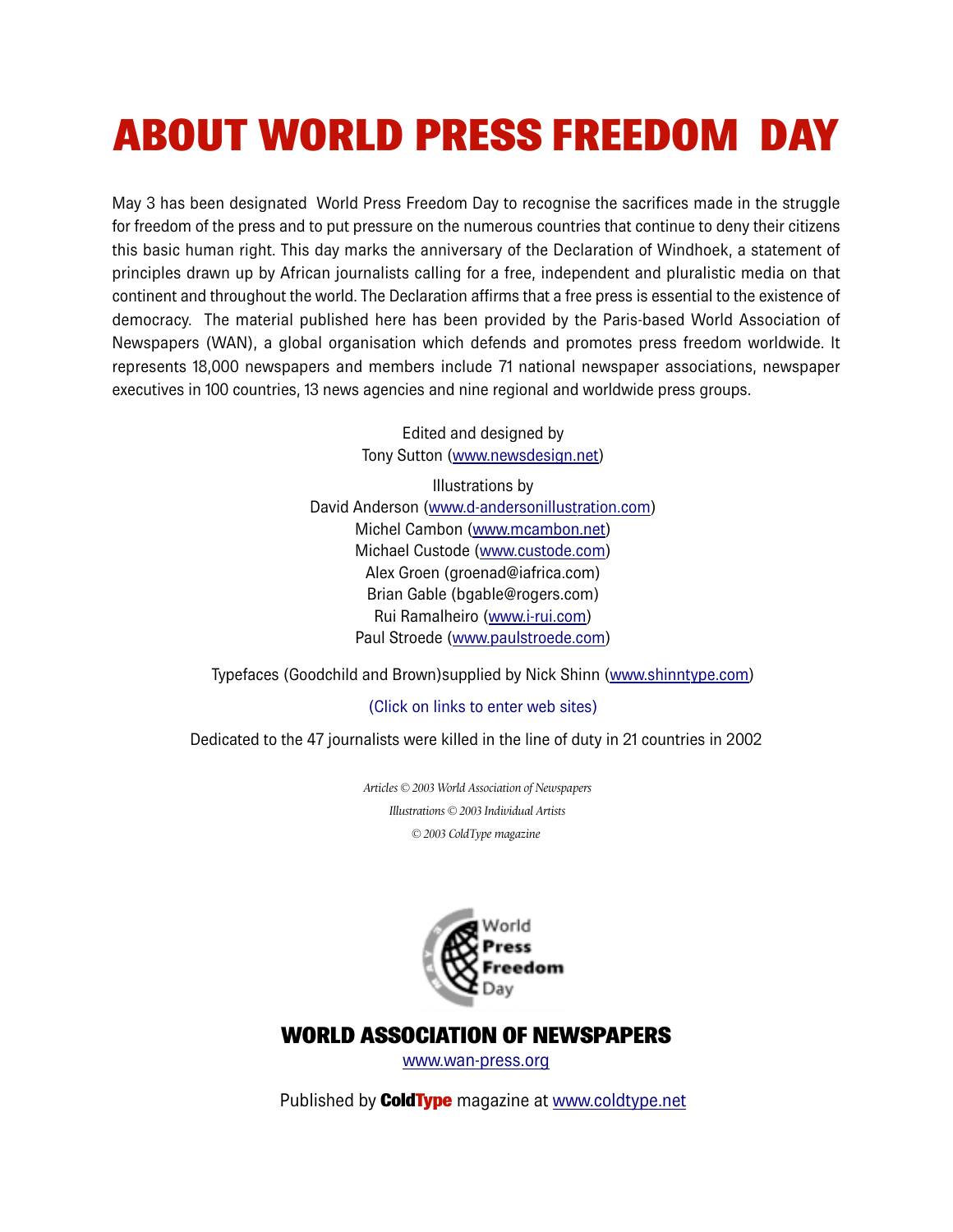# Press freedom needed for economic development

BY LARRY KILMAN, FRANCE

traditional press freedom argument and one that will be heard frequently on World Press Freedom Day is that access to free information and a free press is a basic human right.

Certainly, the World Association of Newspapers (WAN) and other press freedom organisations support and promote this concept. But beyond the argument that press freedom is moral and a self-evident

good thing, there is compelling evidence that a strong, independent and free press is a powerful ally to economic and social development and the reduction of poverty.

In short, press freedom pays.

WAN, the global organisation of the world's press, has long argued that a free and unfettered press plays a highly positive role in accel-

erating economic and social development.And there are others who are making the same argument.

One is Amartya Sen, the 1998 Nobel Economics Laureate,whose work has established a link between an active free media and the avoidance of famine and other disasters. Mr Sen was invited by WAN to address the World Newspaper Congress in Belgium last year, where he said:

"It is not at all hard to see why uncensored and

active news reporting helps to prevent famines.Even though hardly any famine ever makes the ruling group suffer directly from it, the stigma and disgrace resulting from adverse press coverage impose direct costs on the rulers, and when combined with a functioning democracy,this can make it impossible for the incumbent government to withstand scrutiny or to be re-elected."

The link between press freedom and economic

development has also been explored by the World Bank, which released a ground-breaking report last year entitled "The Right to Tell – The Role of the Mass Media in Economic Development".

The report is a serious and substantial contribution to the research, analysis and arguments on the positive role of a free press in economic

development and the reduction of poverty. Its 19 chapters by a wide range of experts explore the role of the media as a watchdog of government and the corporate sector, the media's power to influence markets, its usefulness as a transmitter of new ideas and information,and its ability to give a voice to the poor.

The study comes at an opportune time, for at least two reasons. Firstly, freedom of information has become a casualty of the so-called war against ter-

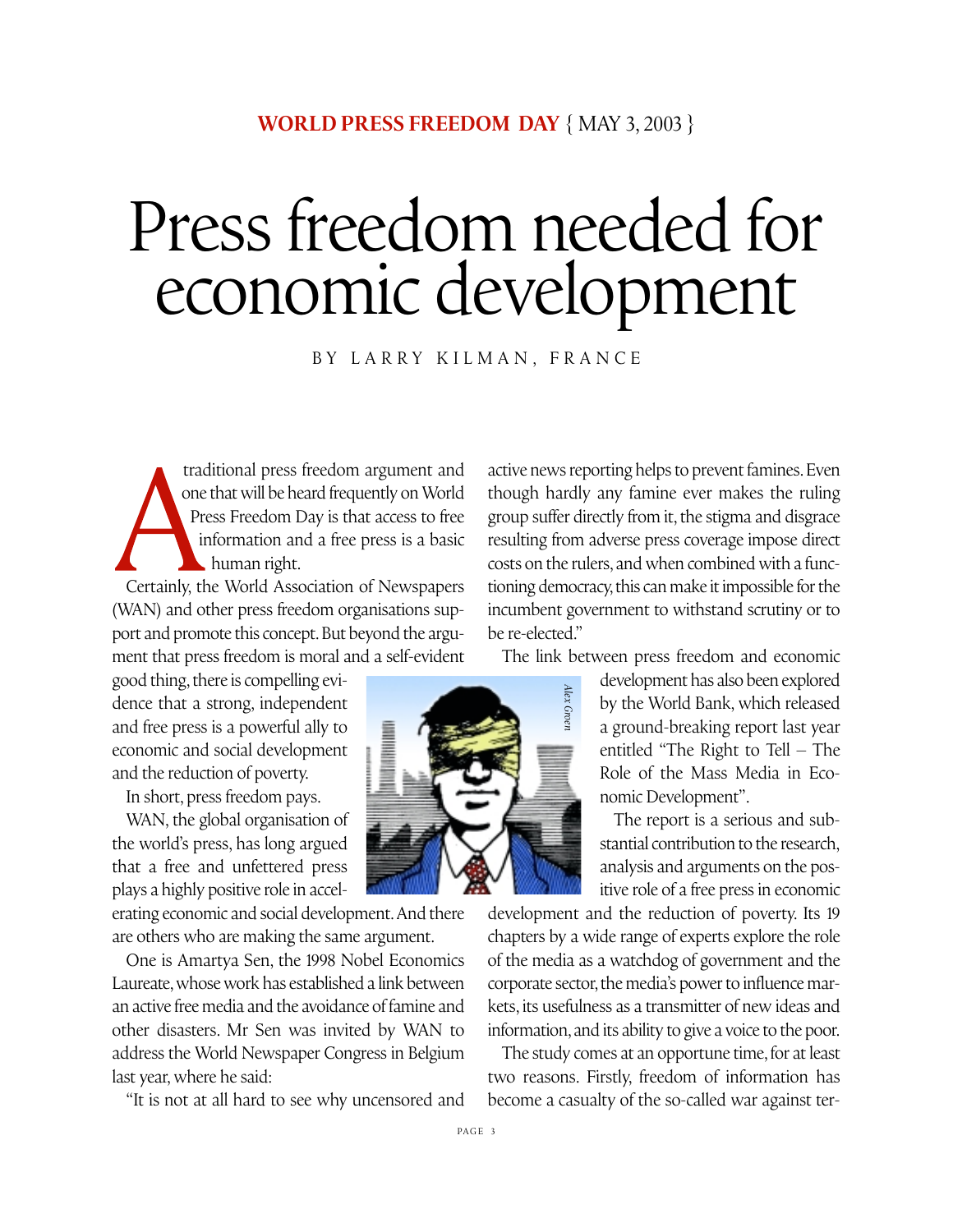rorism, with numerous governments taking initiatives to restrict it in the name of national interest In truth, as the study demonstrates, a free press helps remove the conditions of poverty, controlled information and the lack of public debate in which terrorism breeds and prospers.

Secondly, the World Bank report puts another nail in the coffin of the idea, propounded by numerous autocratic governments, that economic and social development is somehow obstructed by the existence of a free press or that it is a higher priority that justifies the postponement of free information and free expression until a satisfactory level of economic development has been achieved.

As World Bank President, Jim Wolfenson says, "Free press is not a luxury.It is at the core of equitable development. The media can expose corruption. They can keep a check on public policy by throwing a spotlight on government action. They let people voice diverse opinions on governance and reform, and help build public consensus to bring about change." The Bank's report concludes that free media help markets work better, that they facilitate trade and that they are important for human development. It also makes powerful arguments in favour of freedom of information laws and against state ownership of the media – not as philosophical concepts, but as

the basis of clear evidence that free access to information and the predominance of private media accompany and encourage economic development.

To cite one finding, the report says: "In countries with higher state ownership of the media, we observe inferior school attainment, enrolment and pupil-toteacher ratios. Health outcomes, such as life expectancy, infant mortality and malnutrition are also worse in countries where the government owns more media outlets."

It is gratifying to observe, that in a study of India, the report finds increased government responsiveness to a wide range of problems in areas with higher newspaper circulation. "We have strong evidence," say the authors, "that variation in newspaper circulation can explain how responsive the government is to the needs of its citizenry."

We hope that these arguments will help raise the importance of press development aid on the agenda of governments and inter-governmental agencies.

*Larry Kilman is the Director of Communications of the Paris-based World Association of Newspapers, the global organisation of the world' s press. He previously worked as a journalist for the Associated Press, Agence France-Presse and Radio Free Europe/Radio Liberty.* 

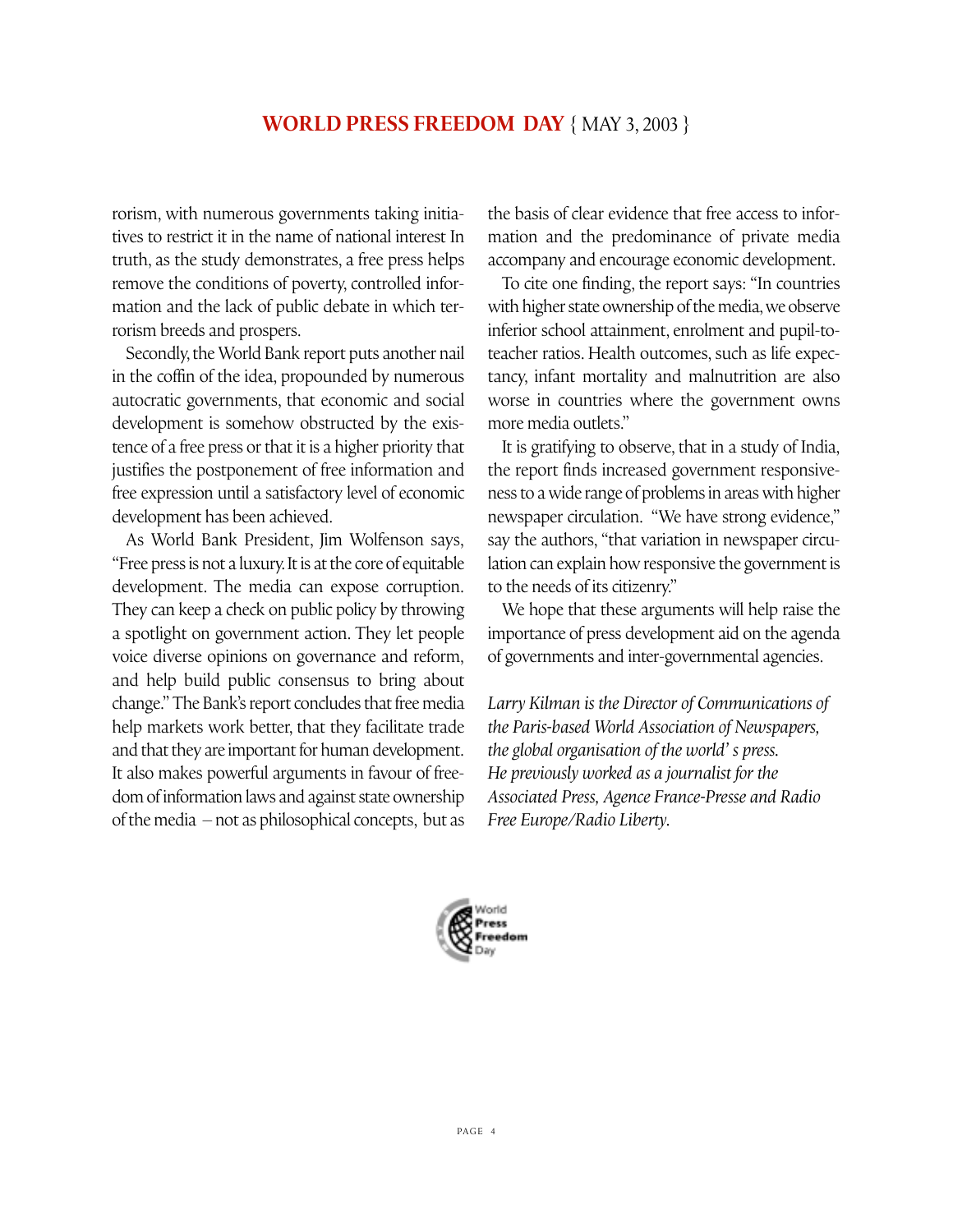# The highs and lows of reporting from Baghdad

## AN INTERVIEW WITH URBAN HAMID, IRAQ

rban Hamid is a Swedish/French national who works as a freelancer for a number of publications worldwide. He was an independent journalists, based in Baghdad, covering the recent war in Iraq. In this interview with the World Association of Newspapers (WAN), he discusses the problems of covering war under restrictions.

# **WAN: What are the greatest obstacles to press freedom in Baghdad in your day-to-day activities?**

**HAMID:** First of all there is an extremely tough control exercised by the information ministry.We are under constant surveillance. The Iraqis call these people "Guides", the journalists call them "Minders". Whatever story we want to do we need a green light from the "Press Centre", a sub-division of the

Iraqi Information Ministry. Most of the stories we want to cover we cannot, our movements are extremely limited. We are rarely allowed to leave the hotel, and must pass through a huge amount of bureaucracy before being able to do what we want to do. This is very frustrating, particularly in an age where photos and eye witnesses play such a key role. Even more frustrating about the restrictions is that as journalists situated in Baghdad, we would be very interested in writing about things that would be of relevance to the Iraqi people,and that which the Iraqi government would even gain from, for example reports on bombings, but the Information Ministry appears not to be interested. If there is a bombing in Baghdad, we don't get the authority to visit the sites until a few days after the event, at which point the interesting information or evidence is gone and the

> opportunity to write coherently about these incidents has been missed. This reflects the extreme paranoia of the Iraqi authorities.Finally,physical risk is an obvious obstacle to reporting freely – the risk of being bombed or shot at,or getting caught at roadblocks acts as the ultimate deterrent to real press freedom.

**WAN: In what way, if any, can the authorities manipulate journalists in times of warfare? Have you had any experience of such attempted manipulation?** 

**Hamid:** We don't know whether the things we are authorised to see,for example bombing victims in the hospital, are staged. Ultimately we have no way of verifying what we see – although in my gut I think when we see victims they are legitimate casualties of the war.

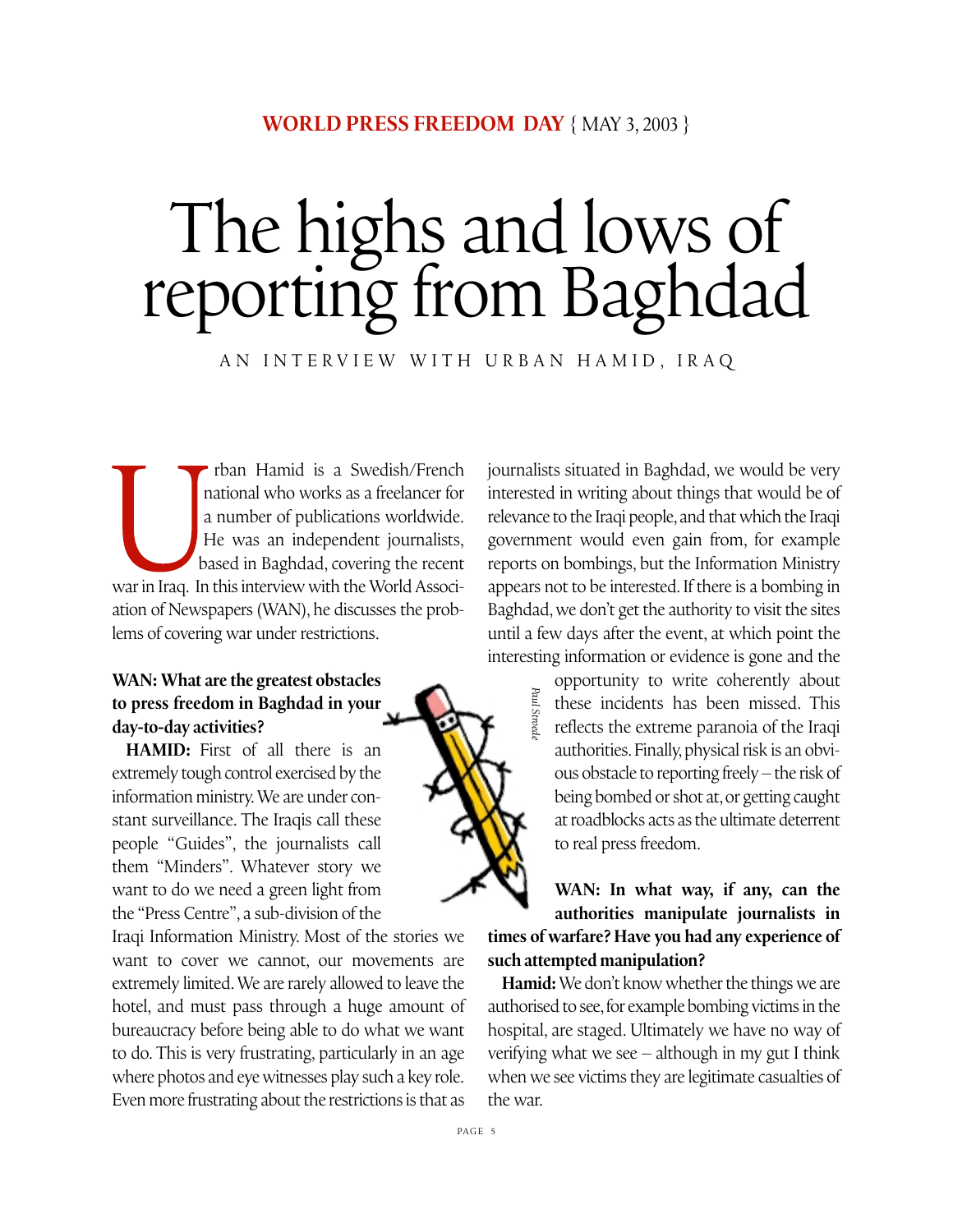# **WAN: You are living in close quarters with each other and are isolated from the rest of the world. How does this influence you mentally?**

**HAMID:** It is quite emotional. The mood fluctuates between highs and lows, which is influenced by the days we are able to leave the hotel and interview ordinary Iraqis – those days you are up and feeling good. Being in Baghdad seems meaningless other days. Certainly a few journalists are here for the adventure, the adrenalin rush, but the majority of us want to try to inform the world what is happening, in order for the world to be a better place. This may sound pretentious, but that is how it is.

# **WAN: How has your perception of press freedom and freedom of expression changed since your arrival in Baghdad? How would you compare the idea you had of press freedom when living in the West to now?**

**HAMID:**It is obvious that press freedom and freedom of expression in Iraq are very limited. Yet there are also limits to press freedom in the United States. The difference is that in the US, barriers to press freedom and freedom of expression are much more sophisticated. This is quite apparent in coverage of the war. Today, people in the West are inundated by

news and the personalities who present it, which means you rarely get the whole picture of what is happening.Often what you actually see is an illusion, a chimera. For example, the embedded journalists travelling with the troops offer the public only fragments of what is going on. They are the victims of propaganda, which translates into subjective reporting,and they are not always particularly conscious of that. Someone gives them a picture of what is going on,and they don't really have the possibility of questioning that picture.

Furthermore, the embedded journalists can't help but develop a fraternity with the soldiers they are travelling with.This "brotherhood" means they can't help but identify with a certain side, and the other side necessarily becomes the enemy. Likewise, however, the majority of journalists here (in Baghdad) feel empathy for the Iraqis. We feel as though we too are sharing a similar experience.

*Urban Hamid* Hamid is co-founder of "Great Angular, a network of freelance photographers and journalists specialising in producing features for the written and audio-visual press. He spent 12 years in the United States and now lives in Cairo.

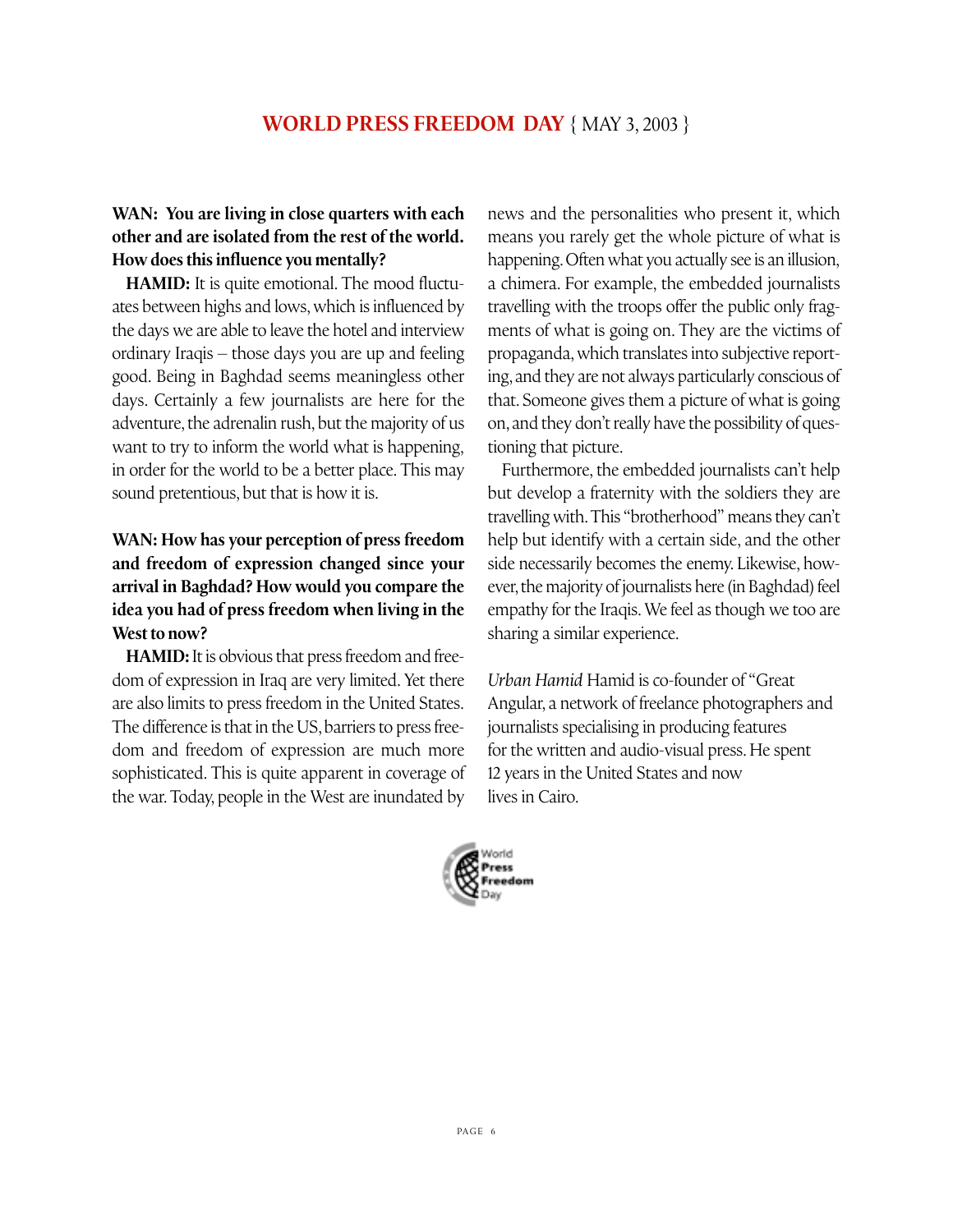# Free media is necessary for democratic Iraq

BY HAMID ALI ALKIFAEY, IRAQ

ow that Saddam Hussein's regime has been overthrown, and so much damage and so many casualties have been inflicted on the country because of his dictatorial rule, Iraqis aspire to an open, democratic and pluralistic political life, and certainly to a different kind of media?

In a country where writing was first discovered more than 5,000 years ago, and where the first

printed Arabic newspaper,'Azzawra', was published 135 years ago, one would expect the media to be very sophisticated and more advanced than any other country in the world, or at least in the Middle East.

Far from it; press freedom in Iraq in the last 35 years has been virtually non-existent. From the time Saddam came to power in 1968 until the

1990s there were only two daily newspapers, two radio stations, and just two TV channels operating in the evening only. There were also only a small number of profession-based magazines. All that these media did was to praise the 'leader necessity', as Saddam was often called, and show his 'immense and exceptional' abilities, his 'wisdom', his 'extraordinary' leadership qualities, and of course, his achievements, which, according to them, have 'transformed Iraq

from a backward primitive country under the previous leaders, to an advanced and modern one' under Saddam Hussein.

In the 1990s, the leader's elder son, Uday, thought it would be 'fun' to have more newspapers, magazines, and TV channels. So, he started more publications, as well as a radio and TV channel, 'the Youth Radio & TV'. Uday's media outlets were not so different from those of his father. Their main aim was also to

> hammer one message home: 'Saddam was a 'heaven-sent' leader to Iraq, and Iraqis should feel grateful for this 'god-given' gift.

Any Iraqi who didn't show gratitude did not have the right to live. No word of criticism of the leader or the regime would be tolerated. When a young journalist wrote an article in 'Althawra' newspaper, the

official Ba'ath party newspaper, in 1991, criticizing a series of articles written in the same paper, he disappeared a week later, and no one has heard from him since.Dhurgham Hashim's 'crime' was that he dared to criticize a series of articles believed to have been written by Saddam Hussein personally, although they appeared under the name of a journalist, Jabbar Muhsin, who was close to the regime.

The articles in question were critical of the Shia

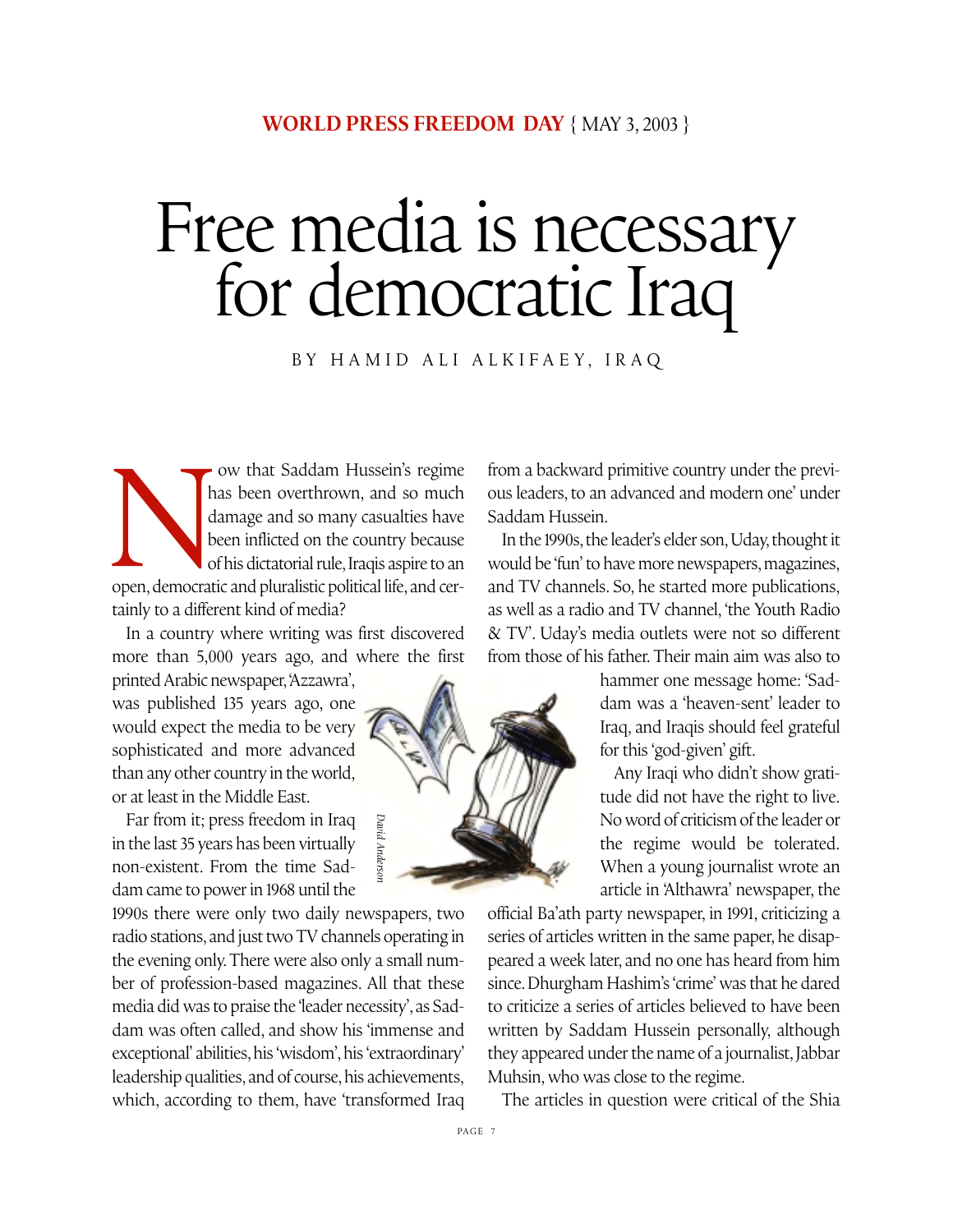majority in general, and of the Marsh Arabs in particular. Saddam accused them of being of Indian origin – which he apparently believed was the ultimate insult – because they rebelled against his rule in 1991. The articles claimed that the Marsh Arabs were 'brought from India with buffalos by the great Arab conqueror, Muhammed Alqassim'. Of course, every one knows that the Marsh Arabs are the descendants of the Sumerians, the ancient inhabitants of Mesopotamia, as Iraq used to be called.

Those articles caused so much anger among the Shia majority that a well-known writer and former editor of the Ba'ath party newspaper, Aziz Alsayyid Jasim, wrote a private letter to Saddam protesting about the accusations in the articles. Jasim disappeared a few days later, and is believed to have been executed.

Another magazine editor, Dawood Alfarhan, wrote an article in his magazine, 'Azzamen', in which he called ministers 'fat cats'.He was imprisoned and tortured, but he was lucky enough to come out of prison alive and go back to his old job. Out of prison, Alfarhan knew the limits, and hence, praising the 'wisdom' of the great leader became the theme of his writings from that point on.

That was the state of press freedom in Iraq; no tolerance of any criticism at all, and execution awaiting everyone who criticized Saddam, his ministers, his officials or guards, or anything they did. Journalists could, however, sometimes criticise the 'failure' of local authorities to carry out the 'wise instructions and guidelines' of the president leader. This sort of 'criticism' was tolerated, if one could call it criticism at all.

Now that Saddam Hussein's regime has been overthrown, and so much damage and so many casualties have been inflicted on the country because of his dictatorial rule, Iraqis aspire to an open, democratic and pluralistic political life, and certainly to a different kind of media.

The absence of free media helped idolize Saddam Hussein, perpetuate his brutal rule, and shook the very fabric of Iraqi society. I, like most Iraqis, do not wish to see this happen ever again in my country, and I am sure that no Iraqi would ever tolerate the type of oppression we experienced under Saddam Hussein.

To ensure that it never happens again, we need a totally free media. The ministry of information must be abolished altogether, and replaced by a regulatory authority. All media institutions associated with the collapsed regime of Saddam Hussein must be abolished and replaced by new ones that have no political colour. Those journalists and writers who helped idolize Saddam must be removed from their positions and replaced by independent-minded journalists.

However, it is neither wise nor fair to put journalists, or other professionals, out of their jobs on the basis of their political allegiances, past or present, and this must not happen in a post-Saddam Iraq.No one expects Iraqi media to make this great leap forward overnight, as these far-reaching reforms will take time to implement. But we need a new media law to be incorporated in the Iraqi institution as soon as possible, in order to provide journalists with the legal protection they need to carry out their duties.

At the same time, we also need a code of ethics for journalists, in addition to the legal provisions and safeguards. We need such a code to protect people's privacy as well as stop the media from being used inappropriately by political or business rivals.A large section of our society is still conservative and religious; any attack on cultural or religious values or institutions may cause unnecessary tension within society.

The 35 years of Saddam's repressive regime caused much deterioration in Iraqi political and social ethics,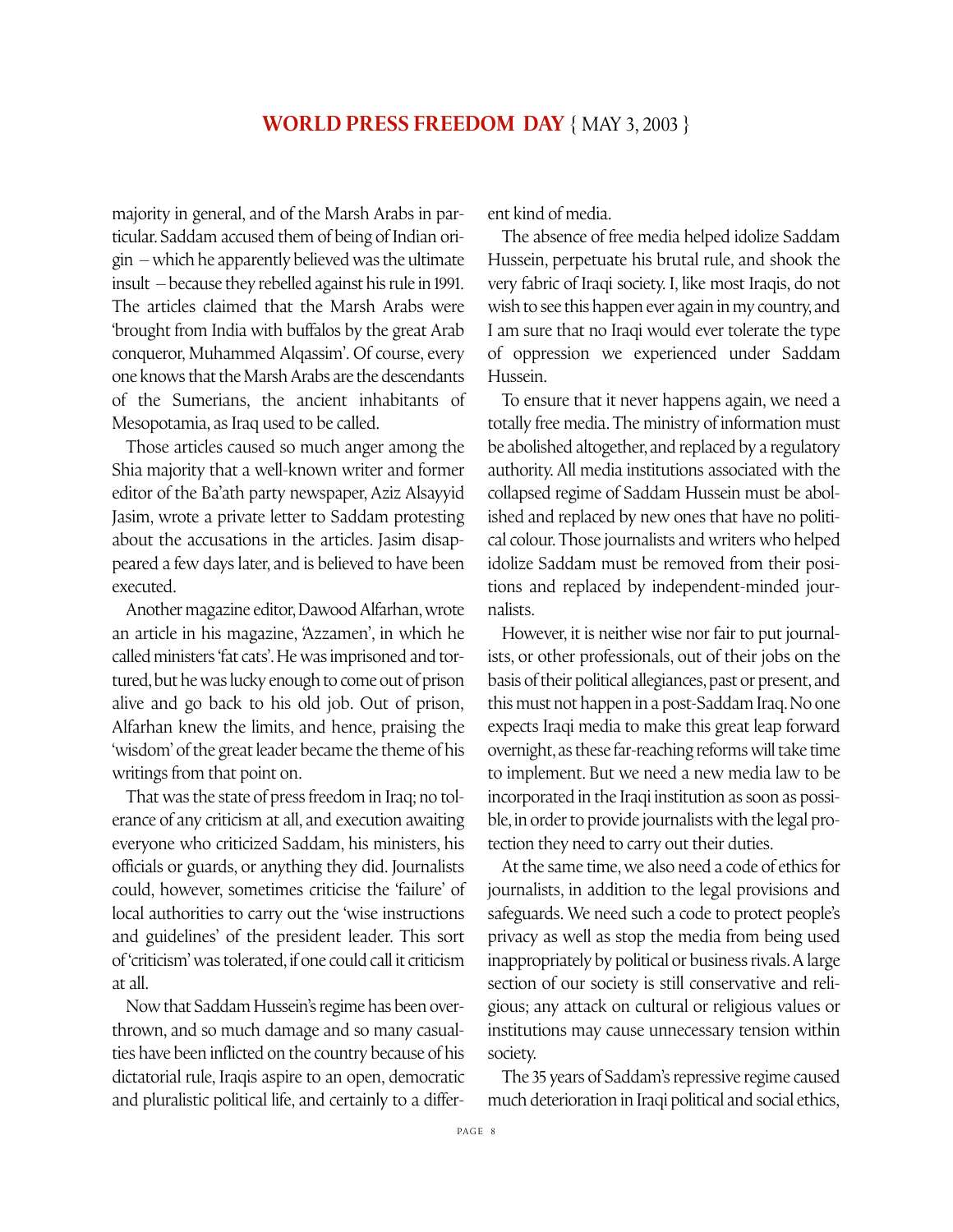making it imperative for any new government to built strong media laws to protect individuals as well as politicians from defamation and personal attacks. The code of ethics must be binding on all members of the association of journalists and writers and this membership should be mandatory. Any journalist who engages in any defined subversive act, for political or commercial reasons, must be held to account.

I am currently working with lawyers, media specialists, human rights campaigners and sociologists from many countries, in order to draw a new media law for Iraq. I, as well as other colleagues in the International Conference on Free Media in Iraq, believe that a free media in Iraq will have wide implications across the Arab world.That is why we felt it was necessary to include people from Arab countries in order to have an Arab perspective.

The experience of lawyers and media specialists who have helped reform media laws in Russia, Eastern Europe, Bosnia and Kosovo will indeed be very valuable in the case of Iraq. More journalists, media specialists, sociologists, and lawyers will join us in the International Conference on Free Media that will be held in Athens before the end of the spring. The recommendations of the conference will by no means be binding on any future Iraqi government, but it will no doubt be useful if not valuable. Let us hope that by 3 May 2004, Iraq has a new constitution, a new elected government, and a new functioning media law in a healthy political environment.

Iraqis need to work together, and forgive each

other, but they must never forget the traumatic and painful 35 years of Saddam's rule. The lesson from this bitter experience must be learned, if it hasn't already.

*Hamid Ali Alkifaey was born 1959 in Iraq in the town of Rumaytha, near Uruk. In 1981, due to political persecution and repression under Saddam Hussein's regime, he fled from Iraq. Hamid emigrated to England, where he studied economics, politics and languages at a number of British universities. Throughout the 1990s he worked as an economic reporter in the London based Arabic press, as well as a translator/editor for a Middle Eastern economic research centre in London.* 

*In 1999 Hamid joined the BBC World Service as a journalist & producer. A vocal opponent of Saddam Hussein's regime, he resigned from the BBC in March 2003 in order to be free to speak on Iraqi political matters without the constraints of impartiality that the BBC imposes on its journalists.* 

*Hamid has written numerous articles on economics, politics, and culture in various English and Arabic publications. He recently completed a novel discussing social life in Iraq in the 20th century, which is awaiting publication. He is currently working with other media professionals and lawyers to draw up a new media law in Iraq. Hamid left Britain for Iraq on 13 April in order to fulfill a long-standing pledge to go back to his country 'the moment Saddam falls'.*

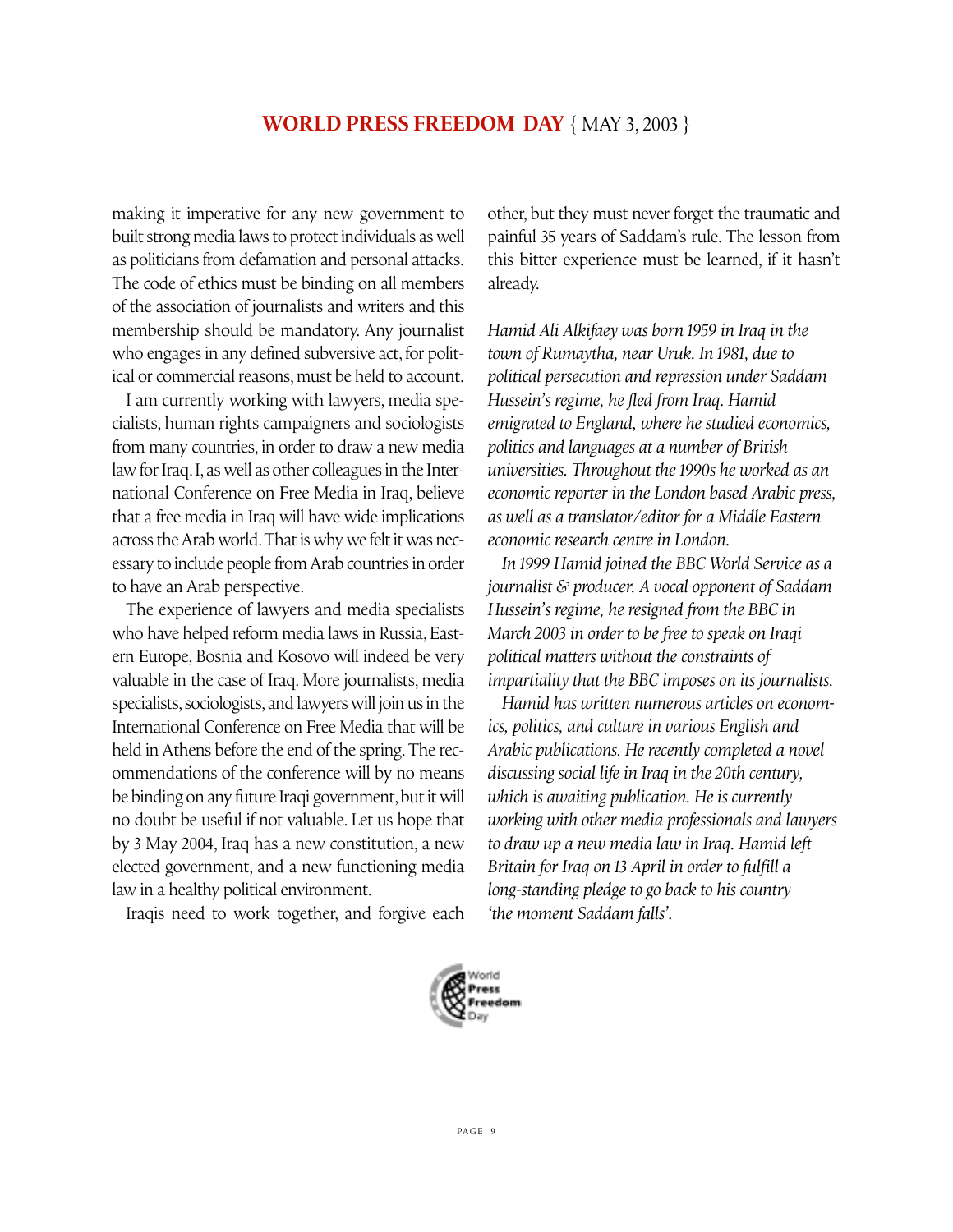# Journalists need access to war

## BY KAVI CHONGKITTAVORN, THAILAND

ournalism is a damned profession whether journalists are telling the truth like it is or not. In time of war, the truth has different facets, all depending on access to information.

In the case of war in Iraq, there are four different kinds of reporting. Because of their direct access to battlefields, the embedded journalists with the coalition forces bring an instant eyewitness report.

*Michel Cambon*

Michel Cambon

SO? WHAT'S

GOING ON?

EVERYTHING'S FINE,

WERE WINNING!

Then, there are smaller groups of journalists reporting on the ground directly from behind the enemy lines in and around Baghdad as the US troops continue to advance. Outside the conflict zone, thousands of journalists are stationed at US command centres including beat reporters and foreign correspondents in the US and UK following up on the latest development.

Away from the Middle East, the US and UK, even larger groups of journalists and editors in far-flung corners of the world are reporting on the war relying on information access they have from Western wire services as well other syndicated and individual reports. Like their counterparts in battlefields, they are trying to make sense of the daily development from their armchairs.

Normally, journalists from developing countries do not have much access to war, especially those involving major powers. Throughout modern history, Western journalists dominated war reporting. In the case of war in Iraq, the majority of journalists come from the countries that are part of the coalition. It is no surprise that press reports also come mainly from the Western sources, especially the widely available

> CNN and BBC 24-hour news channels.From Asia,other news channels like Al Jazeera, which caters to Arab views, and the new Singapore-based Channel News Asia, geared for Asians, are useful but have limited audiences.

> For whatever it is worth, media in the developing world must select news items carefully to reflect diversity of views and

information available. Editors of various capacities must exercise their judgement because they have access to information that comes from various parts of the world.

What appears in the papers the next day is the result of their choices.

In this case, news sometimes has been twisted and mangled to suit local editorial policies and audiences,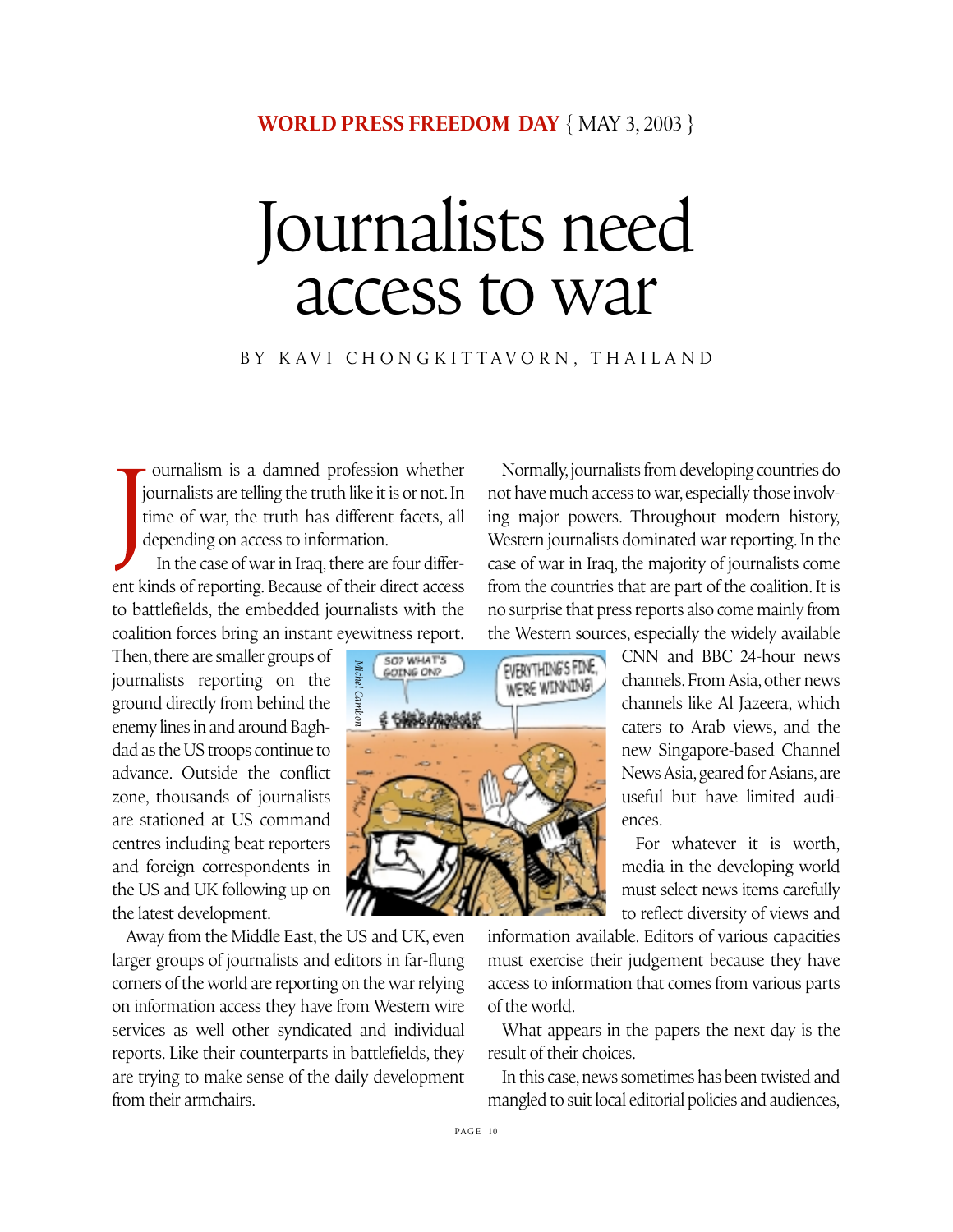or in some cases to suit the journalist's own biased views on the war in Iraq. The question of patriotism is not an issue here, as troops from their countries are not taking part in the war. It is not an extension of war.

But for the hundreds of embedded journalists reporting from frontlines inside Iraq, it is a different situation. It is an extension of war. These war correspondents have a great responsibility to their units first and later on their readers.Their exclusive knowledge and information of the units they are attached to are a matter of life and death. They are part of the war even though they are not doing the fighting but reporting. As part of the agreement for embedding, their reports, whenever necessary, must be seen by a commander of the unit. The exercise of self-censorship is automatic.

Few correspondents inside Baghdad have done an exemplary job given their unique access in reporting street battles across the firing line. Sometimes, they were incomplete and at time incoherent. But taken along with other reports, viewers could form a broad picture of the state of war.

Journalists in two situations share a similar dilemma regarding access to war. Both embedded and armchair journalists demand complete access to information so that they can form their opinions and report accordingly. In the process, they have to select news that they deem the most suitable at the given time. Given the wide spectrum of news and views, their selections can only give one aspect of the huge developments in the war in Iraq.

The war in Iraq creates a unique situation for journalists as eyewitnesses. As they are in different locations witnessing war, their accounts are considered evidence, especially when they report on the spot as things unfold.With their satellite-TV broadcasts and videophones, they have brought war into the audience's living rooms.

Access to war at frontlines or reports coming to journalists in air-conditioned pressrooms require common sense and fairness. Otherwise, human frailty would not be able to capture the reality of war.

*Kavi Chongkittavorn is Assistant Group Editor of Nation Multimedia Group in Bangkok, Thailand and a Niemann Fellow at Harvard University. He is also the current chair of the Southeast Asian Press Alliance, a regional alliance of free press-oriented organisations.* 

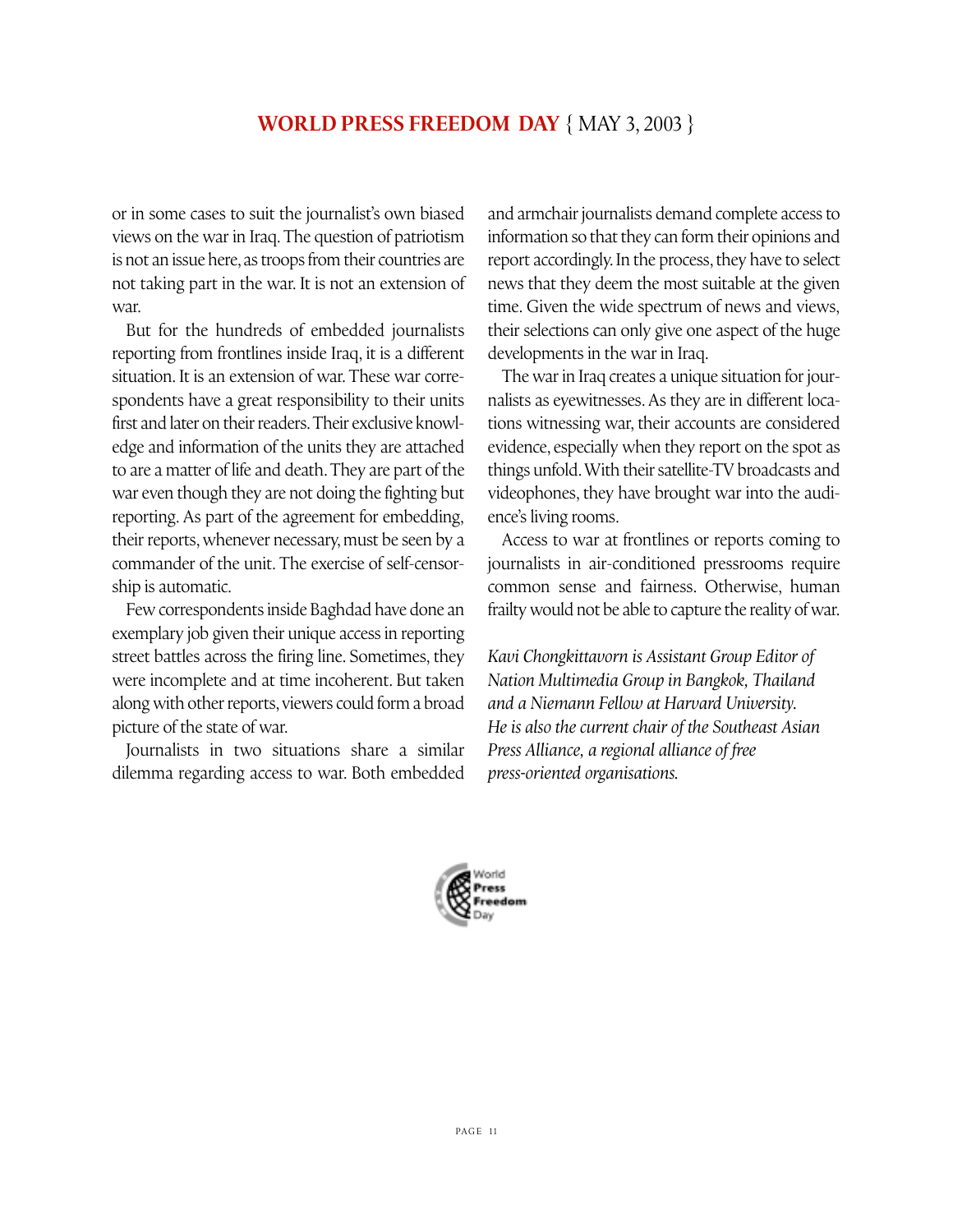# Governments must scrap "insult laws''

## BY RAYMOND LOUW, SOUTH AFRICA

ne who, with threats or insults, offends the President of the Republic, shall be punished with six months to two years in prison and a fine." This law extends the range of protected people to members of the parliament, judges, magistrates, "or any other public official" and includes punishment for people who fail "to show  $\alpha$ 

respect'' to public institutions or public officials with contemptuous words, gestures or actions or who disturbs or interrupts him shall be punished." (excerpt of an Ecuadorian 'insult law')

In the two centuries since African countries began throwing off the yoke of colonialism, the emancipated have been zealously ridding themselves of the symbols and practices of colonial rule. Revolutionaries scruti-

nised oppressive laws and the more glaring inroads on freedoms were quickly removed from the statute books; and in some countries, healthy constitutional freedoms were brought into being.

Revolutionary fervour, however, has nearly always stopped short of removing one of the most iniquitous features of the colonial legacy, the rigorous protections of the "divine right of kings'' or, under the new dispensation, of presidents and their cohorts. These are the "insult laws", the laws that protect presidents and other state officials from scrutiny of their conduct. In many countries they are used ruthlessly against journalists.

"Insult laws'' have generally provided for frequently heavy prison sentences that are imposed on journalists for making references to heads of state or officials

> that are deemed "insulting''. They have also been used against reporting of alleged police or military misconduct, politically embarrassing material, and unfavourable references to state symbols or institutions. A report alluding to an illness that the president or some other state dignitary is suffering from – one of the imputations being the person may be incapacitated from carrying out duties – is sufficient for

the writer to face a criminal charge resulting in a lengthy prison sentence.Accuracy or fair comment is ignored and the cases where editors and journalists have been jailed for such reports are legion.

The fact that insult laws are still in existence means that they can still be invoked by a future government or despot.These laws have a chilling effect on editors and journalists,who either ignore them at the risk of

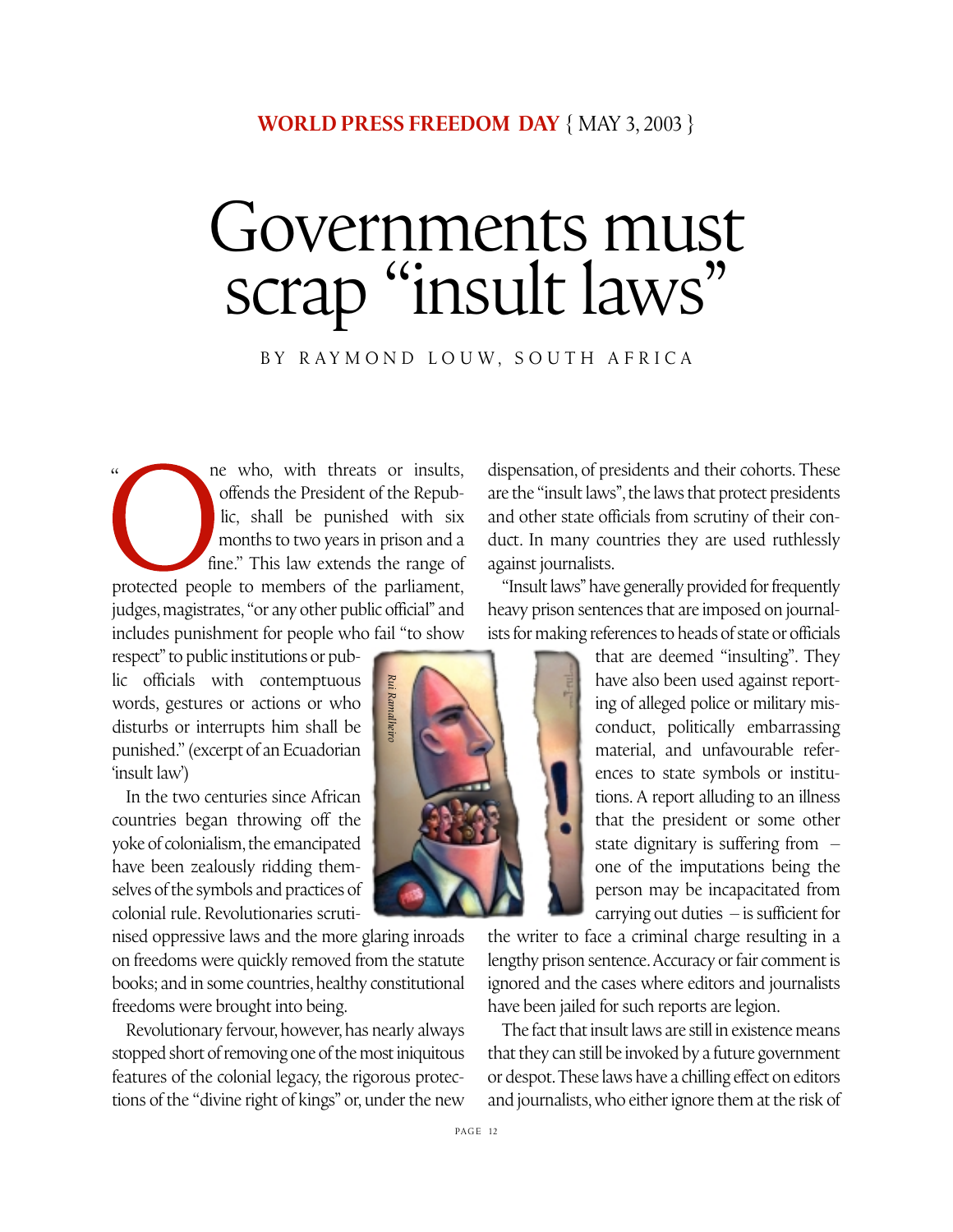possible jail sentences or practice self-censorship.

"Insult laws" have no place in countries professing to be democratic. Indeed, it is impossible to pursue the freedoms enshrined in the Universal Declaration of Human Rights (Article 19), to which most nations subscribe, without seriously complying with its provisions.

Nor is it possible for democracy to flourish if the free flow of information and its dissemination are seriously inhibited by such laws. This year in Chad, two journalists were jailed for allegedly defaming the director of social services in the ministry of social action and women. The journalists had accused the official of avenging the theft of jewellery by torturing the alleged thieves, one of whom reportedly died of his wounds. The police claimed the man had died of an incurable disease and had not been detained.

There cannot be good governance if the media does not have freedom to gather and disseminate news,and this cannot be assured if legal barriers continue to exist to protect state officials from scrutiny of their activities and conduct. In Kenya, insult laws were scrapped in 1996. In South Africa, only criminal defamation remains a legal offence.12 other countries world wide have also scrapped "insult laws".

These figures illustrate the fact there remains a lot to be done to address this issue. As such, in an attempt to challenge the continued existence and practice of insult laws throughout the African continent, certain press freedom organisations have put forward a proposal for the African Union to begin its

own continent-wide good governance campaign with a call for the scrapping of all "insult laws" amongst member countries.

*Johannesburg-based Raymond Louw is Editor and Publisher of the Southern Africa Report, a current affairs newsletter on South Africa, and is the Africa Representative of the World Press Freedom Committee (WPFC). Raymond is a former editor of Johannesburg's Rand Daily Mail.* 

*A note on the campaign against "Insult Laws" . World Press Freedom Committee, Article 19, Media Institute of Southern Africa, the International Press Institute, Journaliste en Danger and the International Federation of Journalists are calling on other press freedom organisations to raise awareness of this particular issue in commemoration of 3 May by lobbying the governments in those countries where insult laws are still in existence, or by demonstrating their support through their membership of regional and international institutions for the elimination of the laws worldwide. These laws, invoked against the media when personal references to heads of state officials are deemed insulting or when journalists allege official or other misconduct, present a direct affront to freedom of press and expression. To join in the effort to raise awareness of the issues of insult laws on World Press Freedom Day, please contact the World Press Freedom Committee (WPFC) mail to: mgreene@wpfc.org.*

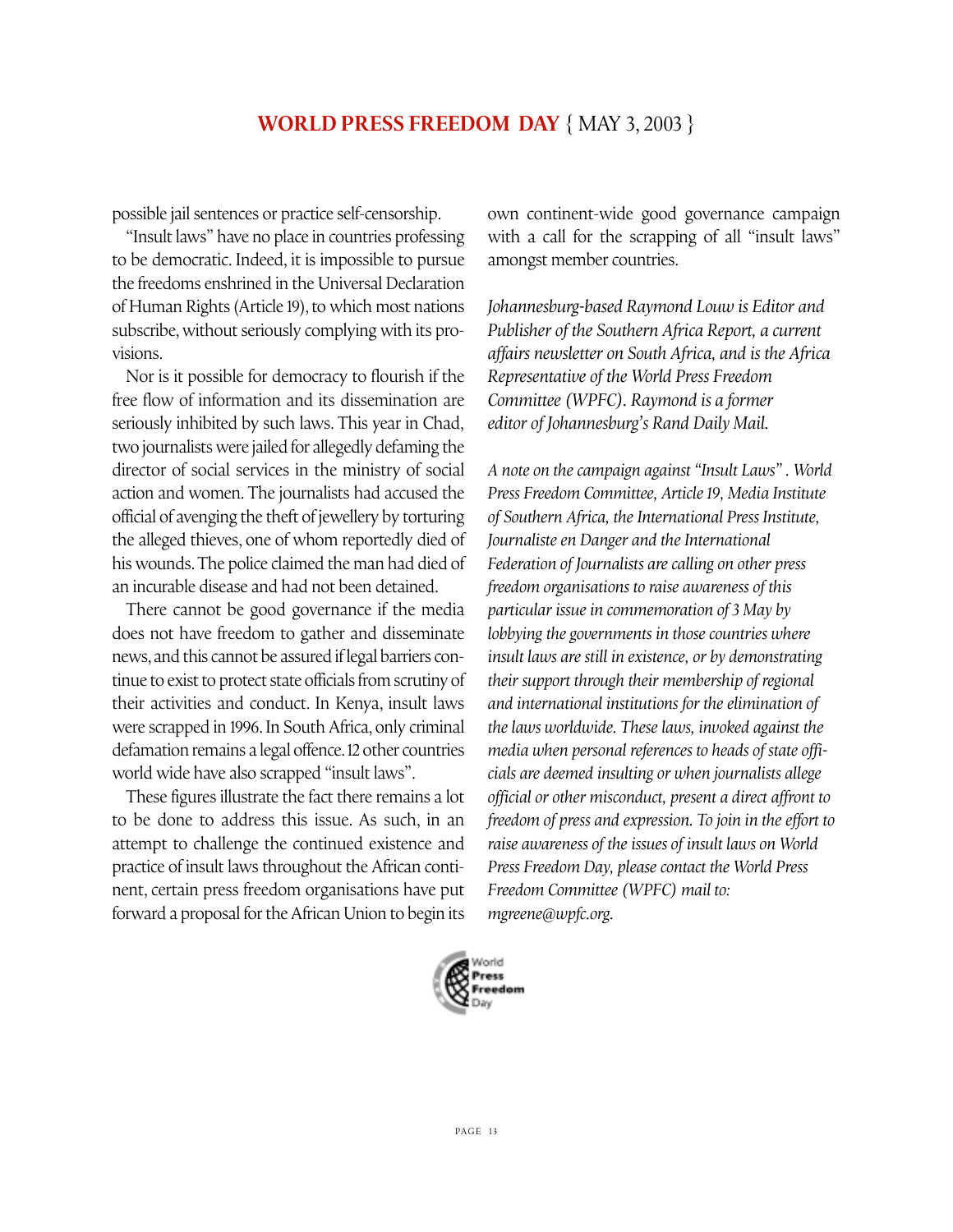# The state of the media in West Africa

## BY A L AG I YO R ROW JA L LOW, G A M B I A

he principal weapons used against freedom of expression in West Africa today aren't confined to arbitrary detentions and violent physical attacks on journalists and their press houses.More and more frequently the courts have been coerced into providing the gags and handcuffs.

The emergence of independent, privately owned newspapers in the past decade is one of the surest indications of the movement toward democratisation in West Africa. This form of media pluralism, however, exists in a number of countries against a backdrop of incessant demands and challenges. *Brian Gable*

The 1990s were boom years for media development in West Africa.

Newspapers covered streets in capital cities., while radio stations filled the airwaves across the region. Gambians once had to make do with two radio stations. Two decades into their independence, however, Gambians have witnessed a steady rise in the number of stations and listeners. Today, the government monopoly of mass media has been irrevocably shattered, leaving an increasingly inquiring audience with a variety of choices for information.

This progressive trend in mass media pluralism

and freedom of expression is among the most visible and remarkable victories in the nascent democratic strivings of the people in the region.

Independent journalism has emerged as a powerful force capable of rooting out entrenched dictatorships and educating the masses about the responsibilities of elected governments.

Consequently, West African leaders have devised new ways to deal with journalists who refuse to be silenced.

> The media in West Africa has made a tremendous effort to defend democratic gains and to expand the bounds of freedom by trying to force accountability **f** from officials and political institutions. These efforts have, however, made the independent media vulnerable to potential cases for libel suits, seditious charges, contempt charges, exorbi-

tant fines, and not infrequently, prison sentences. One of the greatest forces preventing freedom of

expression from thriving beyond statute books in West Africa has to do with unjust laws tracing back to colonial times, while successive post-colonial governments have introduced other capricious and damaging laws.

In West Africa, there has been a growing tendency in the courts to criminalize speech by invoking and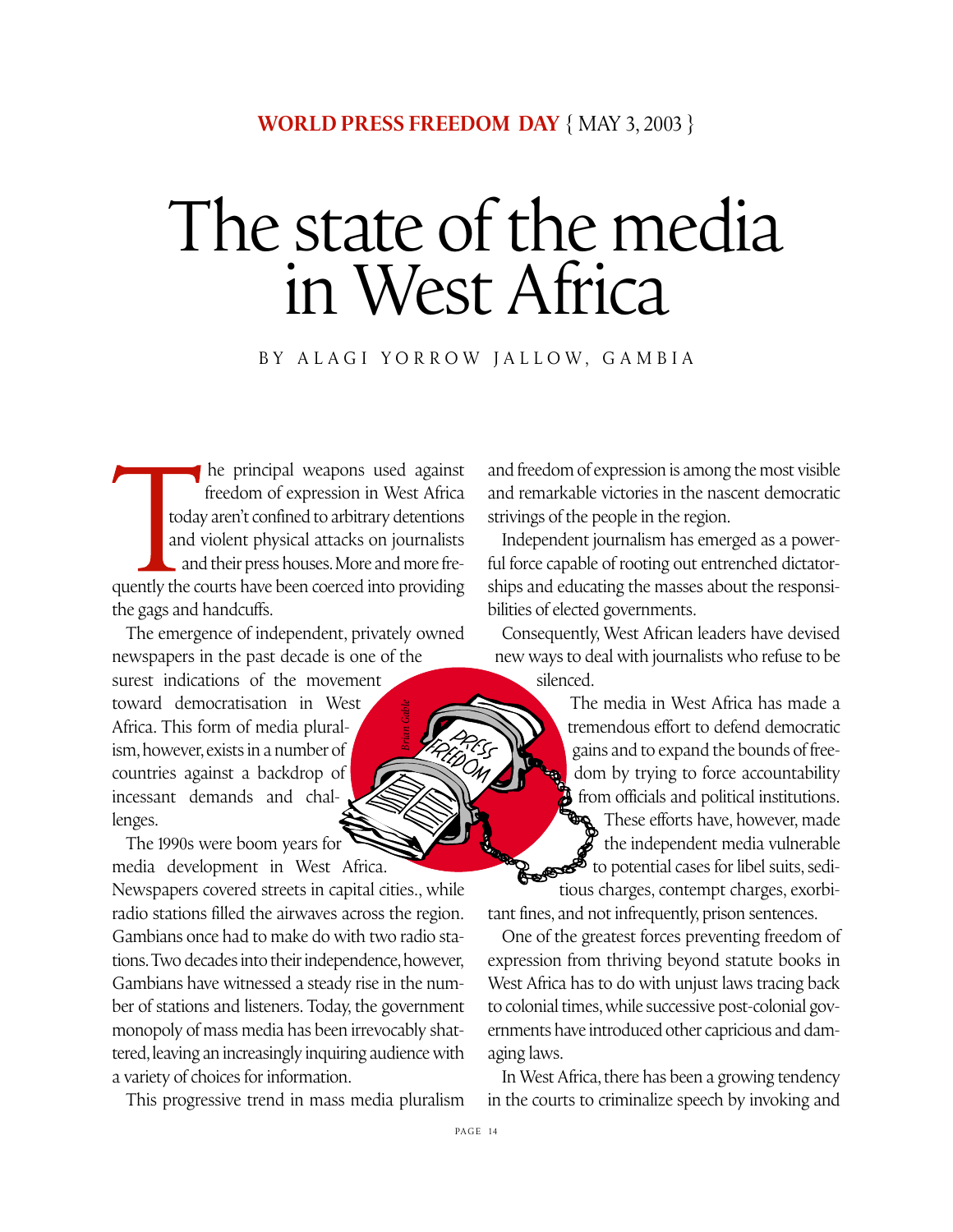interpreting existing repressive laws to intimidate and cower a daring,young and fragile independent media industry.

Gambia's fledgling media learned how to emerge from crippling harassments by Yahya Jammeh's military regime reincarnated as a civilian government. The most recent attempt to monitor Gambian media – the newly instated Media Commission – will also serve to undermine and eventually denigrate the workings of the media, as is too often experienced in other African countries. The composition of such a Commission makes little or no room for a fair degree of media representation,while some of its provisions reduce journalists to mere apologists of established order.

Legal sanctions have not entirely replaced other forms of oppression. For, in this decade, there have been countless arrests, detentions, harassments, beatings and murders of journalists. Progress has inevitably been met by more attacks.

The daring nature of such sabotage differs from country to country. In the late 1980s Nigeria witnessed the cruel murder of Dele Giwa by a parcel bomb, which revealed the bloody extent a military dictatorship would go to suppress press freedom in Nigeria.Warlordism also crept out of the shadows of war and dealt severe blows on the media. Charles Taylor's thuggish rebels slaughtered two Nigerian correspondents in Monrovia in the heat of the country's civil war. Moreover, the RUF butchers in Sierra

Leone's mayhem did not spare journalists. They sought, kidnapped, tortured and eventually murdered 11 of them. In 1998, the gruesome murder of Norbert Zongo in Burkina Faso provoked international outcry, anger and indignation.

If it is not unruly soldiers and gendarmerie brutalising media people, or subjecting them to arbitrary detention, it is the courts frightening them out of their wits. Journalists who guard their freedom of expression and oppose officials who want to be treated as sacred cows will continue to be gagged by the courts and thrown into prison.

The greater the expectation of the public and of the international benevolent forces leaning over the cradle of African democracy, the deeper the disenchantment appears with the current state of the media in West Africa.In demanding freedom of expression the African press must also commit to delivering the responsible and accurate news it has fought so hard for the right to provide. As such, the survival of newspapers in this sub-region arguably has as much to do with eradicating judicial sanctions as with meeting the public's expectations.

*Alagi Yorro Jallow is Managing Editor and Director of The Independent, one of the largest bi-weekly papers in Gambia. He is also a member of the West Africa Press Union (WAPU) an organisation set up by journalists to support journalists from Liberia, Senegal and Sierra Leone living in exile in Gambia.* 

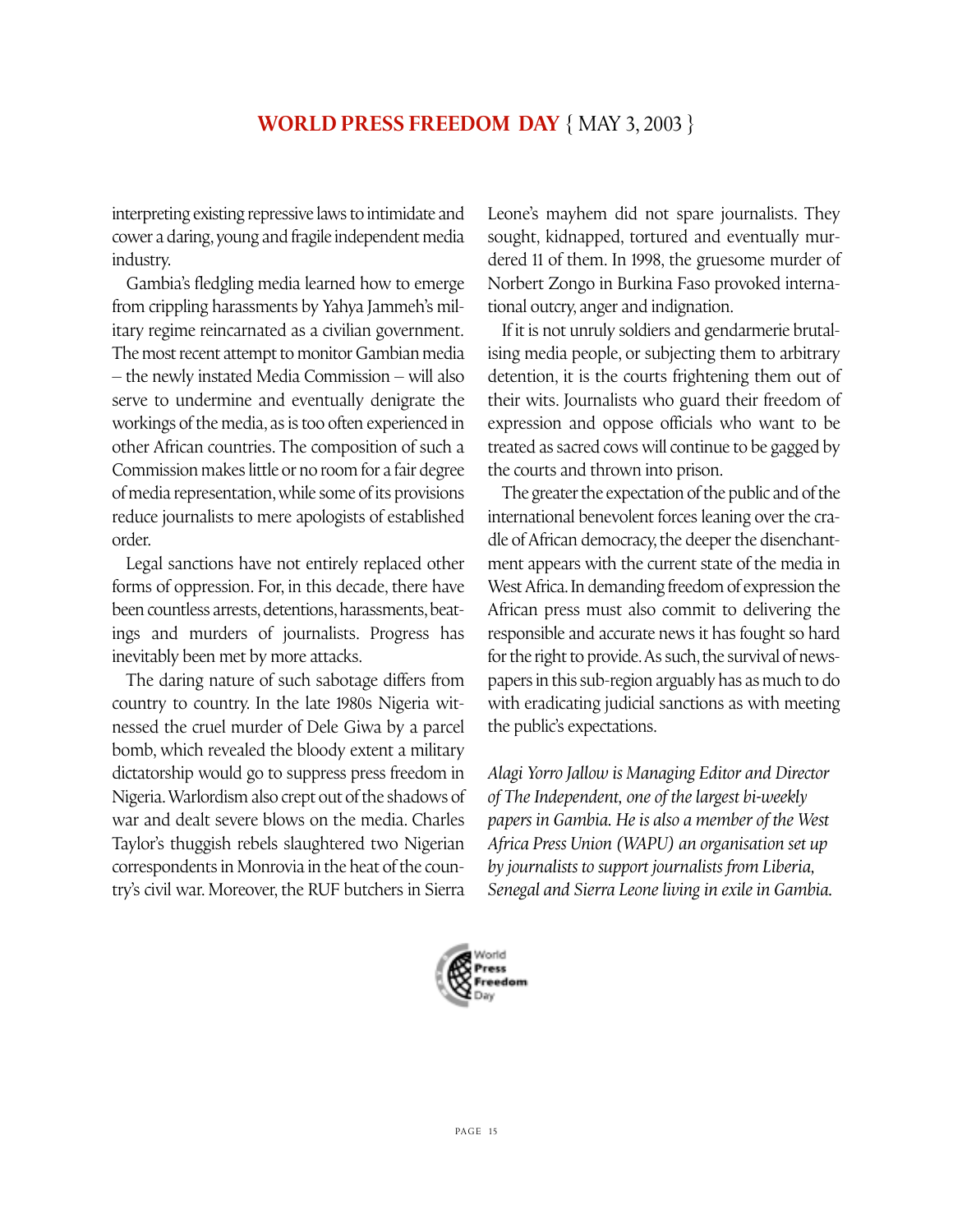# Media employees killed in 2002 *47 journalists murdered in 21 countries*

### ARMENIA

#### **Tigran Nagdalian, December 28, 2002**

Tigran Nagdalian, head of state-owned Armenian Public Television,was shot in the head as he was leaving his parents home in Yerevan on 28 December 2002.Mr Nagdalian was rushed to hospital but died during surgery. Mr. Nagdalian hosted a weekly news programme, and in the mid-90s worked for Radio Free Europe, a station funded by the US government.The police did not immediately establish

a motive for his murder.

## KUWAIT **Patrick Burrat, December 22, 2002**

Veteran French television journalist Patrick Burrat died in a Kuwaiti hospital a day after he was injured while covering military exercises in the Kuwaiti desert. He was reportedly trying to warn a colleague in danger when he was hit by a tank.

#### NEPAL

#### **Ambika Timsina, December 12, 2002**

The body of Mr Timsina, who used to work for the pro-Maoist weeklies Janadesh and Mahima but had surrendered to security forces after a state of emergency was declared in November 2001, was found on 12 December near a village in southeastern Nepal. He had been shot and beaten. The previous day, eight masked men had kidnapped Mr Timsina from his home, saying that they wanted to 'settle a few things' with him. Some reports suggest that the murderers of Mr Timsina, who had been granted an amnesty after surrendering, may have been Maoists who suspected him of being an informer.

#### INDIA

*Mchael Custode*

## **Ram Chander Chaterpatti, November 23, 2002**

Ram Chander Chaterpatti, publication director of the Hindi-language newspaper Poora Sach (The Whole Truth) was shot four times outside his home in Sirsa on 24 October, allegedly by a member of the Dera Sacha Sauda sect.He died in a New Delhi hospital on 23 November.The shooting was apparently linked to

articles Mr Chaterpatti wrote about alleged sexual abuses and other illegal activities by members of the sect and its guru,Sant Gurmeet Ram Rahim Singh Ji.According to his family, Mr Chaterpatti had been threatened on several occasions.A sect representative confirmed that Mr Chaterpatti was "warned several times to stop his attacks against the sect because he was upsetting its members." At least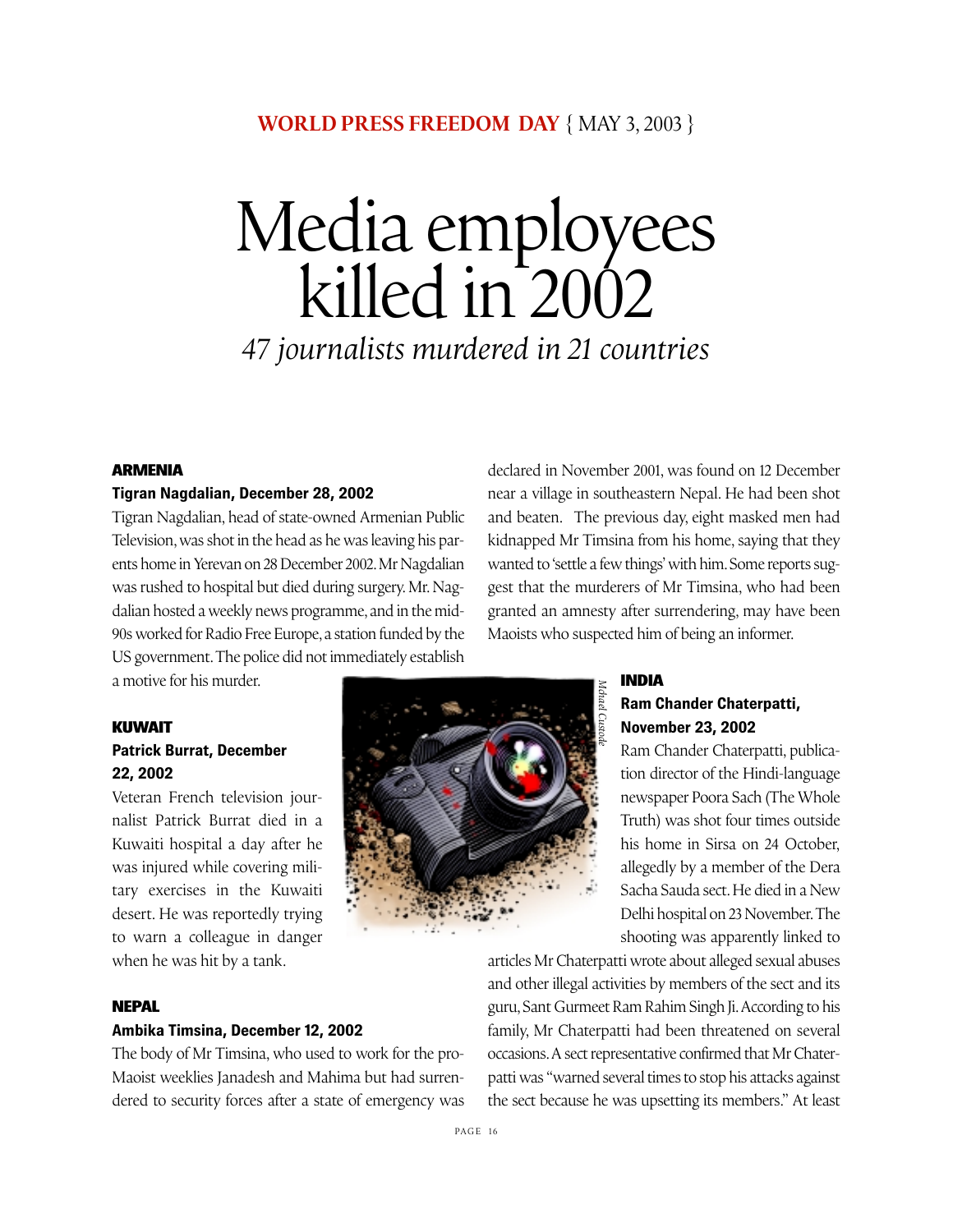four people, including one of the sect's directors, were arrested in the course of the investigation carried out after the shooting.

#### **COLOMBIA**

#### **José Eli Escalante, October 28, 2002**

José Eli Escalante, a corespondent for the radio station La Voz de Cinaruco, was shot three times and killed while returning home from a visit to his mother's grave in the town of Arauca. Mr Escalante tried to avoid reporting on sensitive issues and had resigned from his position as town councilman a few months earlier, after the Revolutionary Armed Forces of Colombia threatened to kill all of Colombia's elected municipal leaders unless they resigned. No one has taken responsibility for the killing, and the case has not been pursued any further by local police as the crime report has been lost.

#### SWAZILAND

#### **Zweli Mabila, October 24, 2002**

Zweli Mabila, a sports reporter for the government daily The Swazi Observer, was stabbed death by unknown assailants in Mbabane, the country's capital, during the night of 23 to 24 October, as he was returning from work. He is the third journalist from the newspaper to be killed in one year. Mr Mabila died the next morning from his injuries. The police have not yet established a motive for the murder.

#### PAKISTAN

#### **Shahid Soomro, October 20, 2002**

Shahid Soomro, a correspondent in Kandhkot for the Sindhi-language daily Kawish, was shot dead as he was trying to resist five men who wanted to kidnap him. Soomro, 26, was allegedly killed in revenge for his reporting during the recently concluded election campaign. Press reports quoting sources close to his family said Soomro's reports had angered a recently elected member of the provincial assembly (MPA) from Kandhkot, and that Soomro had received death threats.

#### **MEXICO**

#### **José Miranda Virgen, October 16, 2002**

José Miranda Virgen, journalist and vice-president of the daily El Sur de Veracruz, was fatally injured when an explosion destroyed part of his apartment on 15 October. The journalist died on the following day. The authorities said the explosion was an accident caused by a gas leak but the local press questioned this allegation. Pablo Robles Barajas, El Sur de Veracruz general director, noted that Mr Miranda Virgen had recently published a series of articles on alleged links between drug traffickers and state police officers.

## INDIA

#### **Yambem Meghajit Singh, October 13, 2002**

Television journalist Yambem Meghajit Singh was tortured and shot dead by unidentified men in Imphal, in the north-eastern state of Manipur.Singh,who worked on the audio-visual production company North East Vision's weekly programme, was found with his hands tied behind his back and his body was covered with bruises. The motive for the killing is still unknown, but colleagues suspect that one of the region's separatist groups killed Singh. Singh, who was also the Manipur Electronic Media Journalists' Union vice-president, had criticised separatist groups and local politicians on his programme and had also planned to investigate corruption in the state.

#### UKRAINE

#### **Mykhailo Kolomiyets, October 2002**

Mykhailo Kolomiyets, founding director of the financial news agency Ukrainian News in Kiev, was found hanged in an apartment in Belarus. Mr Kolomiyets went missing on 21 October. Following his disappearance, his colleagues asked national authorities to investigate his disappearance, fearing that he had been targeted because of his agency's reporting.Mr Kolomiyets's family said they feared his dis-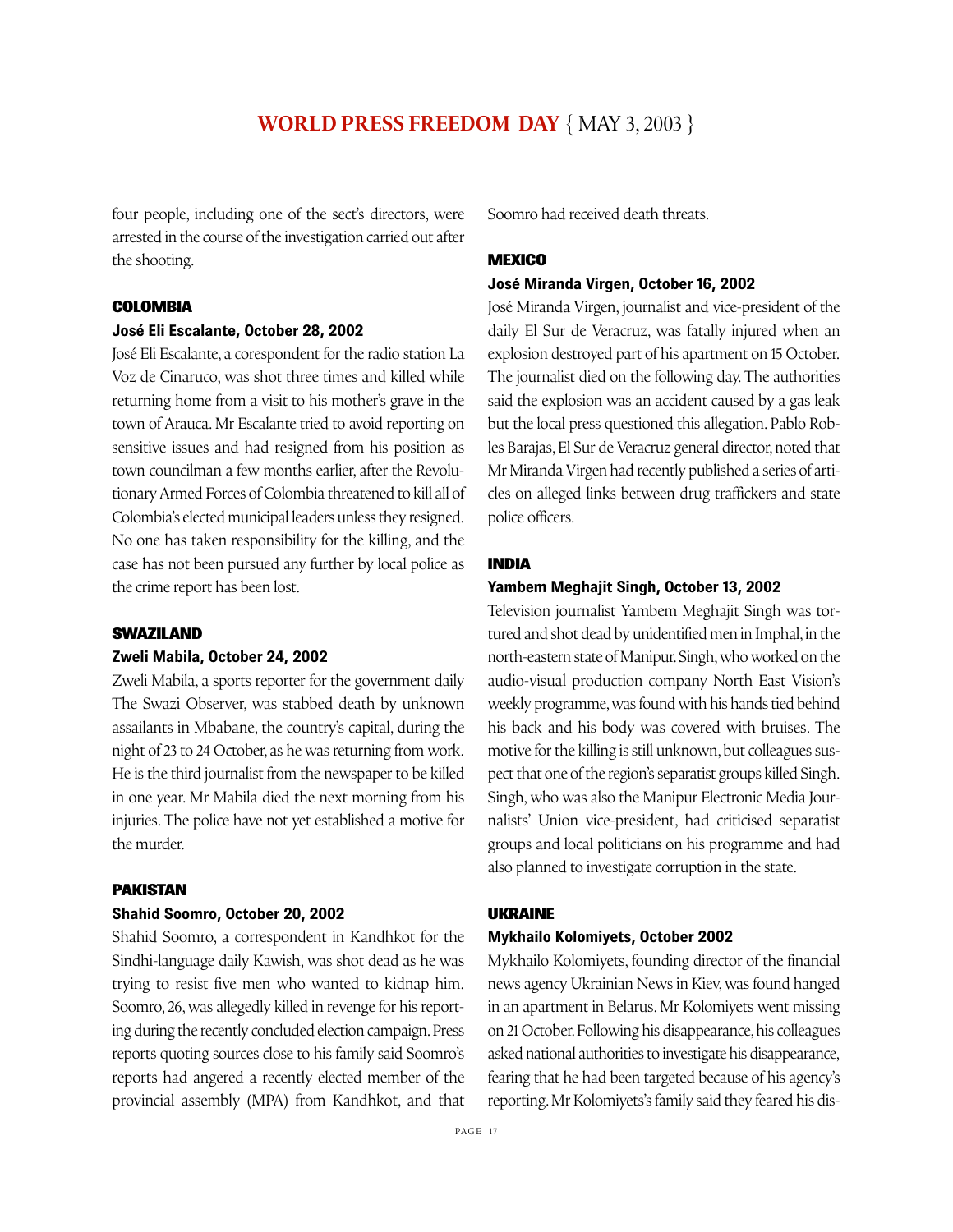appearance might be connected to the agency's independent reporting. But shortly after the body was discovered, a spokesman for the Ukrainian interior ministry said he was certain it was a case of suicide, and that Mr Kolomiyets' death was not linked to his professional activities.

#### BRAZIL

# **Domingos Sávio Brandão Lima Júnior, September 30, 2002**

Domingos Sávio Brandão Lima Júnior, publisher and a columnist of the daily Folha do Estado, was murdered on 30 September in Cuiabá, in the central Brazilian state of Mato Grosso. The paper attributed Brandão's death to the paper's extensive coverage of drug trafficking, illegal gambling, and acts of corruption involving public officials, but also mentioned that the journalist was a businessman who owned construction and publishing companies. Brandão had not received any threats, according to the newspaper. Police investigators said evidence indicates that his murder was a contract killing, but that the motive remains unclear. No suspect has been apprehended.

#### RUSSIA

#### **Roderick John Scott, September 26, 2002**

Roderick John Scott, British freelance cameraman, was killed in an exchange of shots between a group of Chechen fighters and Russian soldiers in the Caucasian republic of Ingushetia, adjoining Chechnya. Scott's body was found by Russian forces among those of Chechen rebels killed in the Igush village of Galashki. Scott was one of the few freelance journalists to cover the Chechen conflict.He had been doing so for several years, often working for Frontline TV, a television news agency.

## PALESTINIAN AUTHORITY TERRITORIES **Esam Al Tellawe, September 22, 2002**

The Palestinian journalist Esam Al Tellawe, working for

the Voice of Palestine radio, was shot dead while he was working in Ramallah. He died immediately from a single gunshot wound. The incident took place, says the Palestinian Journalists Syndicate, during a peaceful public protest over the Israeli isolation of President Yasser Arafat, which gathered several thousands of people. Tellawe was wearing a press jacket, thus clearly identified as a civilian working journalist.

#### COLOMBIA

#### **Américo Viáfara, September 16, 2002**

Américo Viáfara, a reporter and producer of documentary, was assassinated in Cali (west). The murder occurred while Viáfara and two other men, a lawyer and businessman, and an accountant, were in a car. The police reported that two hired assassins on a motorcycle fired several shots. The assassination seemed to be directed at the lawyer and businessman who accompanied Viáfara and was not related to his journalistic work, according to reports.There had been no previous reports that the journalist had received threats. Authorities initiated an investigation into the assassination but have no leads regarding the motives or perpetrators of the crime.

#### PHILIPPINES

#### **Sonny Alcantara, August 22, 2002**

TV commentator and magazine editor Sonny Alcantara was shot in the head in San Pablo City (80 kilometres south of Manila). Persons close to Alcantara said he had felt under threat because of articles criticising the city's former mayor, Vicente Amante, a very influential businessman in the region who is reputedly close to certain criminal organisations. Police said they believe it is likely that Alcantara was killed because of his work as a journalist but refused to speculate on who might have ordered the killing. Alcantara was editor of the local bi-monthly magazine Kokus and presented a political affairs programme called Quo Vadis San Pablo on the private cable television station Celestron Cable.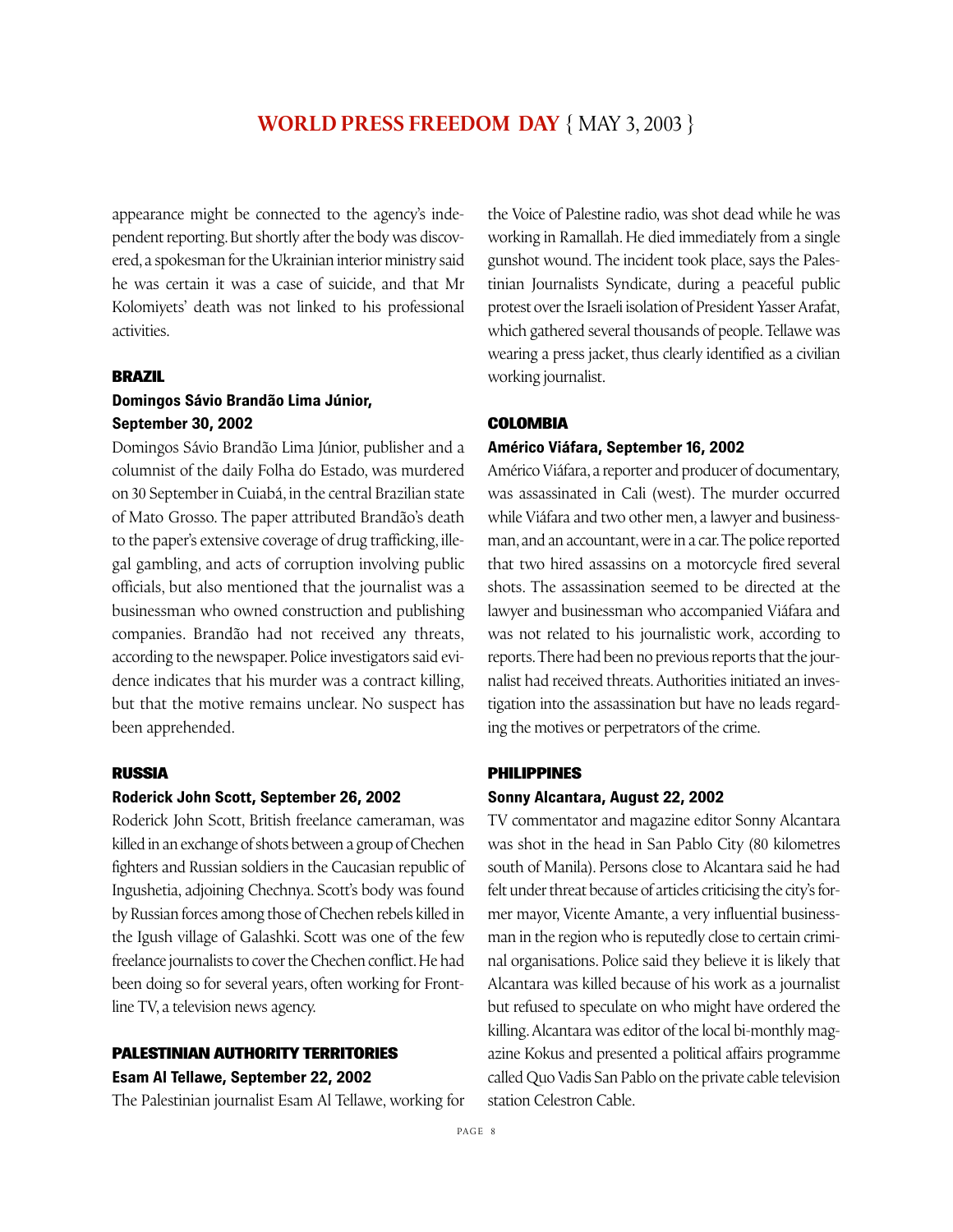## NEPAL

#### **Nava Raj Sharma, August 13, 2002**

Nava Raj Sharma, editor of Kadam weekly, published in the remote northern district of Kalikot, was abducted by Maoist insurgents on June 1, 2002 at Syuna VDC, in the district. Sharma's body was recovered in the area on 11 August, 2002. According to local journalists, he was also the president of the Federation of Nepalese Journalists' (FNJ) ad-hoc committee in Kalikot.Maoists ripped out his eyes, cut off his arms and legs and shot him, local people told journalists and human rights workers in Kalikot. Mr. Sharma was under surveillance from both the administration and Maoist rebels.Maoists have frequently warned journalists in Kalikot not to write about the security forces. No newspapers are published in the Karnali zone.

#### MALAWI

### **Don Kulapani, August 8, 2002**

Freelance journalist who used to work for The Chronicle newspaper, Don Kulapani, was killed during a hold-up at a bar in the capital, Lilongwe. The killing coincided with recent attacks on journalists by the ruling United Democratic Front (UDF) party. Four armed men burst in the bar and opened fire. They shot the journalist and subsequently stabbed him many times. The journalist's death follows the release of a statement by the ruling UDF denying media claims that it had organised a unit tasked with silencing investigative journalists who "embarrass" the government. In early August, the National Media Institute of South Africa claimed to have discovered a UDF plot to attack journalists of the Daily Times, Weekly Chronicle, Pride and the BBC because they had accused the UDF of intending to change the constitution to allow President Bakili Muluzi to run for a third term in 2004.

## BANGLADESH

#### **Syed Farroque Ahmed, August 3, 2002**

Syed Farroque Ahmed, the editor of a local publication,

Pubali Barta, who had been missing for more than two months, was fond dead on 3 August in Srimangal, southeastern Bangladesh.RSF says there is no clear information indicating he was killed because of his journalistic work and police have not found any leads in the case.

#### ALGERIA

#### **Mourad Belkacem, July 26, 2002**

Mourad Belkacem, a journalist with Canal Algérie, the ENTV public television station's satellite channel, has been assassinated. His body was found at his home in Algiers on 26 July 2002. According to the official APS agency, the journalist was "killed with a sharp weapon" and "his body was found in a closet, with his feet and hands tied up and several stab wounds to his head". According to several sources, the victim's apartment was ransacked and his vehicle was stolen. According to information obtained from various Algerian journalists, documents were also reportedly stolen from the journalist's home.

#### COLOMBIA

#### **Dennis Segundo Sánchez, July 17, 2002**

Dennis Segundo Sánchez of the radio station 95.5 Estereo in El Carmen de Bolivar, was murdered while at home with his wife. A gunman reportedly shot Mr Segundo Sánchez four times in the head before fleeing.

## PALESTINIAN AUTHORITY TERRITORIES **Imad Abu Zahra, July 12, 2002**

Imad Abu Zahra, a Palestinian freelance photographer, was killed by Israel Defense Forces gunfire in the West Bank town of Ramallah. Abu Zahra, died in hospital. The previous day, after a curfew had been lifted, the photographer was in the centre of Jenin with Said el-Dahla, a photographer from the official Palestinian news agency WAFA, when Israeli tanks fired on them without warning. Both men were holding cameras and Dahla wore a flak jacket clearly marked "Press".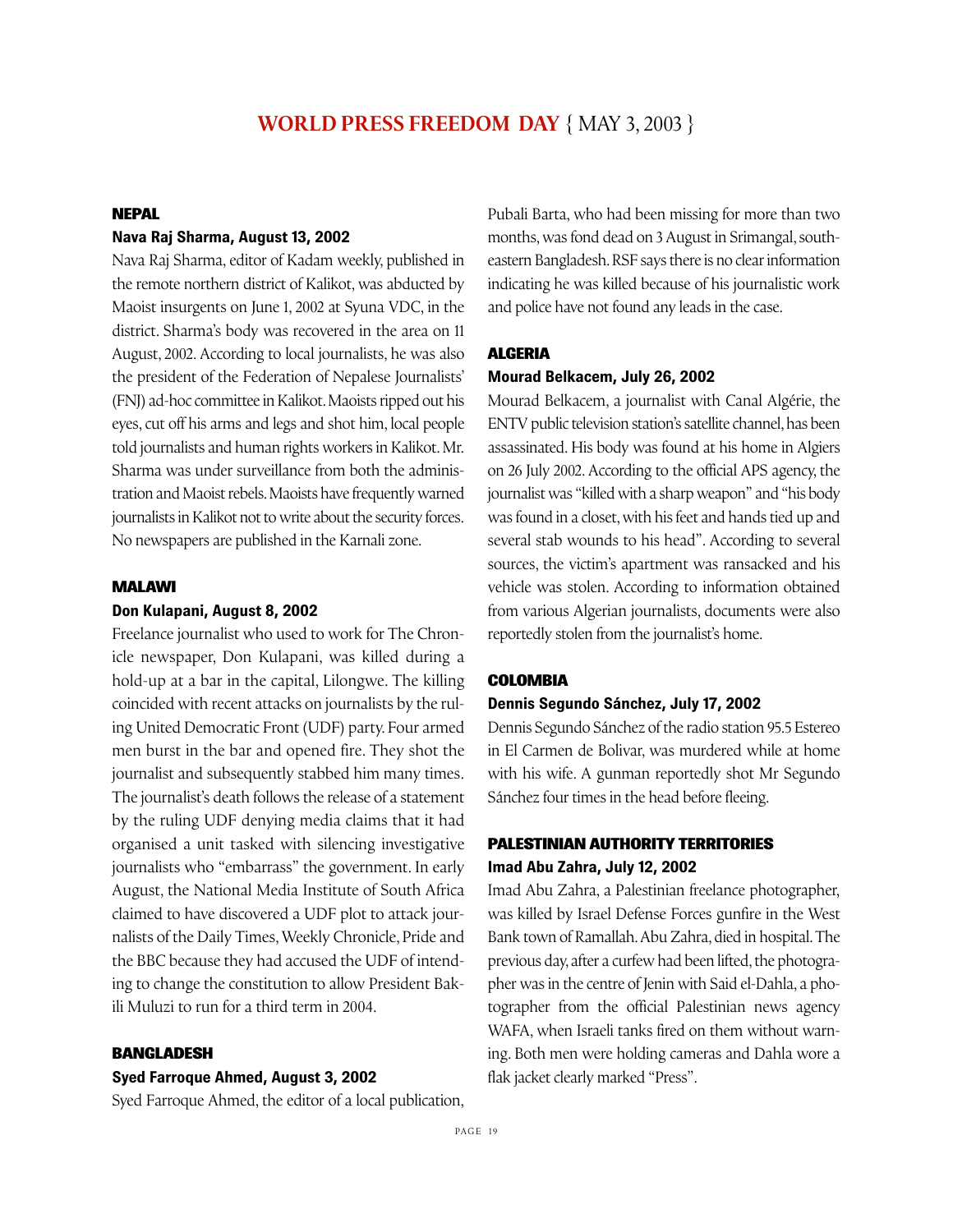### **COLOMBIA**

#### **Mario Prada Díaz, July 11, 2002**

Mario Prada Díaz, a journalist with the weekly El Semanario Sabanero in the Santander Department, was abducted from his house on the evening of 11 July. His body was found, riddled by gunshots, the following day not far from his home.

#### COLOMBIA

#### **Efraín Alberto Varela Noriega, June 28, 2002**

According to reports, Mr Varela, owner of Radio Meridiano 70,was driving home from a university graduation in Arauca Department on the afternoon of 28 June when gunmen pulled him from his car and shot him dead. Mr Varela hosted two news and opinion programmes for the station in the town of Arauca and criticised all sides fighting in Colombia's 38-year civil conflict.

#### BRAZIL

#### **Tim Lopes, June 2, 2002**

Tim Lopes a reporter for TV Globo, disappeared on the night of 2 June while investigating accusations that local drug dealers were organising parties at which they recruited new clients and sexually abused minors. His body was found on June 4 in the northern Rio de Janeiro 'favela' of Vila Cruzeiro. Local residents claimed to have witnessed about 20 drug dealers beating a man before burning his body on the night of 2 June.

#### NEPAL

#### **Krishna Sen, June 2002**

Krishna Sen, editor of Jana Disha daily and Janadesh weekly – both Nepali language publications said to be close to the underground Maoists – was detained by security forces on 20 May 2002. He reportedly died in police custody due to torture, probably in early June.

#### PHILIPPINES

#### **Edgar Damalerio, May 13, 2002**

Edgar Damalerio, managing editor of the weekly newspaper Zamboanga Scribe, and radio host on DXKP radio station on the island of Mindanao, was shot and killed by an unidentified gunman as he was driving home from a press conference in Pagadian City. The murderer fled the scene. Damalerio was known for his critiques of corruption among local officials.

#### RUSSIA

#### **Valery Ivanov, April 29, 2002**

Valery Ivanov, editor of the newspaper Tolyatinskoye Obozreniye in the southern Russian city of Togliatti, was shot dead outside his home on the evening of 29 April.He was about to enter his car and was shot down by a young man who fled the scene. Ivanov reported on local organized crime, drug trafficking, and official corruption. Colleagues believe his killing was related to his professional activities.The police have opened a criminal investigation.

## INDIA

#### **Paritosh Pandey, April 14, 2002**

Paritosh Pandey, a 32-year-old reporter for the Hindi-language local daily Jansatta Express in Lucknow, northern India, was murdered on the evening of 14 April while watching television at his home in Lucknow. The assaillants managed to escape. No motive for the murder has been establlished so far. Pandey's colleagues call for an indepth investigation. Local sources say that the involvement of the local mafia is not to be ruled out.

#### VENEZUELA

## **Jorge Tortoza, April 11, 2002**

Venezuelan journalist Jorge Tortoza died on 11 April after being shot in the head while covering the violent clashes in the capital, Caracas, that forced Venezuelan President Hugo Chávez Frías to resign. A witness says Tortoza was shot by a military sniper from the roof of the City Hall in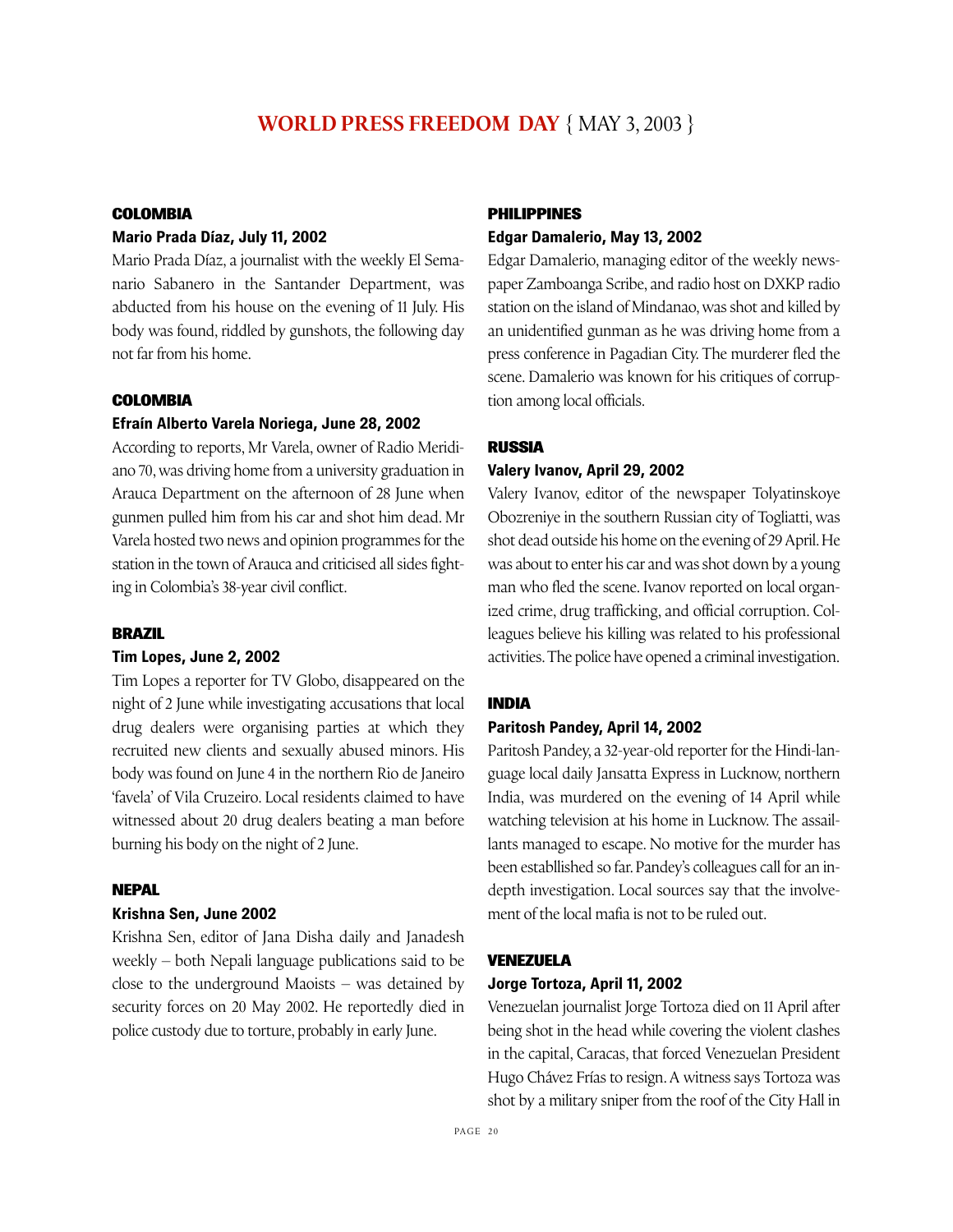Caracas. Several other journalists were injured during the unrest.

#### **COLOMBIA**

## **Wálter López & Héctor Sandoval, April 11, 2002**

Two members of a television news crew were shot while covering fighting between the Colombian army and leftist rebels from the Revolutionary Armed Forces of Colombia (FARC). Wálter López, the crew's driver, died on Thursday, while Héctor Sandoval, a cameraman with RCN Televisión, died the following day. The two men were shot several times by an army helicopter while in their clearly identifiable vehicle, according to witnesses. The army has opened an investigation into the killings.

### BOLIVIA

#### **María Teresa Guzmán de Carrasco, April 10, 2002**

María Teresa Guzmán de Carrasco, executive director of El Diario newspaper,was killed on her way home from the newspaper at 10 :15 p.m., when a bomb went off in the back of the vehicle. Meanwhile, the chairman of the IAPA's Committee on Freedom of the Press and Information, Rafael Molina, indicated that the IAPA suspects the attack could have been directed toward the victim's husband,the newspaper's general director, Jorge Carrasco Jahnsen who used that vehicle, but stayed behind to review the front page of the next day's edition.Carrasco believes the attack was in retaliation of the journalistic work of the newspaper, including some investigations that El Diario was about to publish that had leaked to the public.

#### PHILIPPINES

## **Benjaline "Beng" Hernandez, April 5, 2002**

Benjaline "Beng" Hernandez, journalist and human rights activist, was killed by the army on Mindanao island, while investigating implementation of the peace process in the Arakan Valley, in Cotabato province. Hernandez, 22, was reportedly shot dead along with three local young people by soldiers of the Philippine army. The army said the four were caught in crossfire between troops and rebels, but Hernandez's friends said she was wounded and then executed by the soldiers. The Cotabato provincial prosecutor plans to make an official enquiry. Between November 2000 and May 2001, three journalists were killed on Mindanao.

#### **COLOMBIA**

#### **Juan Carlos Gómez, April 3, 2002**

On 3 April, the body of Juan Carlos Gómez, 23, an intern at La Voz de Aguachica, a radio station in northern Colombia, was found in the Magdalena River along with the body of a friend, Óscar Guerrero. Gómez and Guerrero had been abducted by two unidentified men on the night of 1 April. The day after, Gómez's father, a journalist at the radio station for 25 years, received a phone call saying his son had been killed and thrown into a river. The two bodies were then found. Paramilitaries, who killed several persons in the region in the past months, are suspected.

#### RUSSIA

#### **Sergei Kalinovski, April 1, 2002**

The body of Sergei Kalinovski, 26, Editor-in-Chief of the Moscow daily Moskovsky Komsomolets-Smolensk,who disappeared on the evening of 14 December 2001, was found on 1 April by a lake near the city of Smolensk in central Russia. Kalinovski reported on local politics and crime and his colleagues believe he was killed for his professional activities. The police have opened a criminal investigation.

## PALESTINIAN AUTHORITY TERRITORIES **Amjad Bahjat Al Alami, March 18, 2002**

Amjad Bahjat Al Alami, a cameraman for Al Nawras, a local Palestinian news station, was killed in Hebron on March 18,2002.Mr Al Alami was caught in an exchange of gunfire between Palestinian and Israeli forces and was killed by a single shot to the head by an Israeli sniper.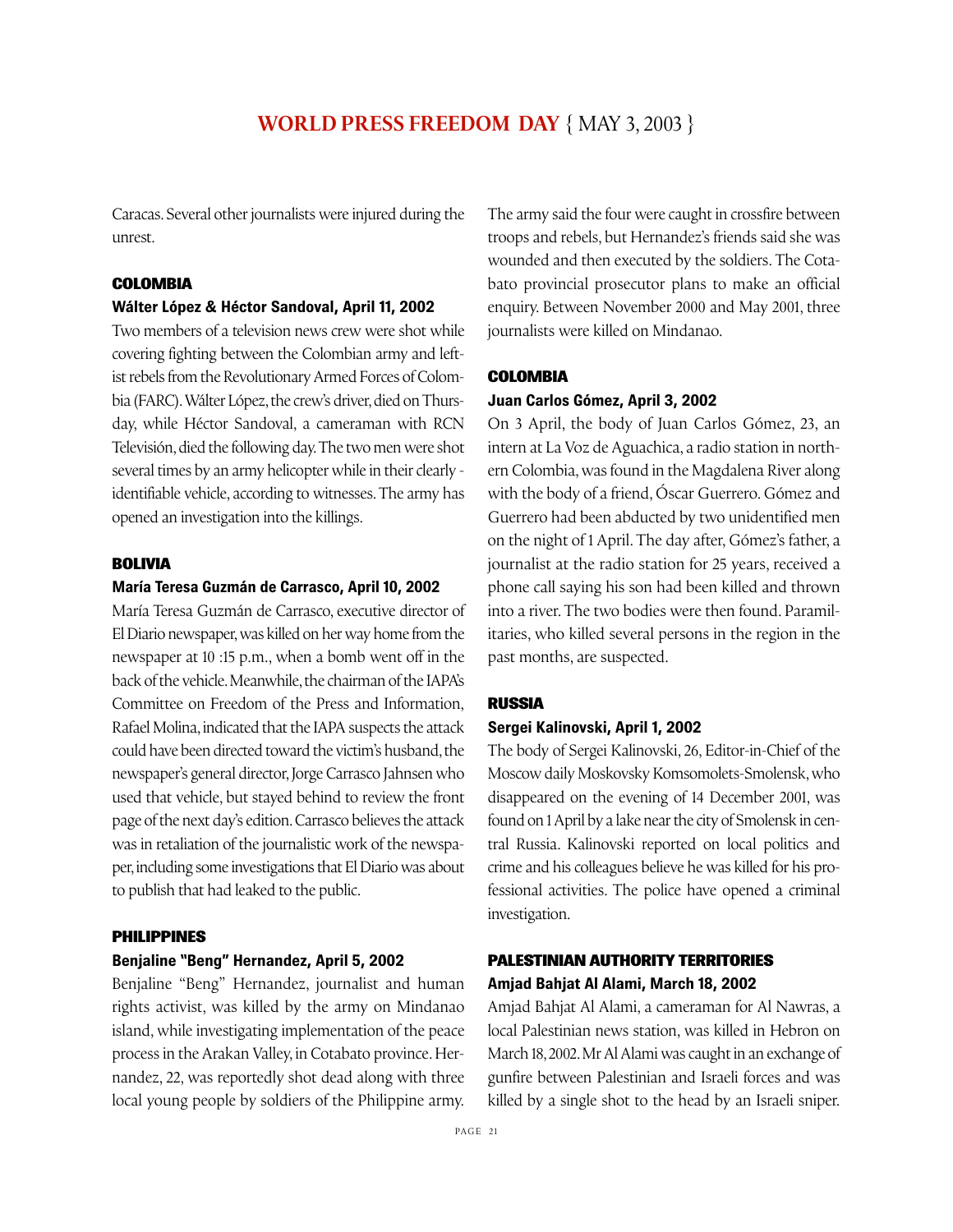Sources claim Mr Al Alami was wearing a bullet proof flak jacket marked by the letters "TV".

## PALESTINIAN AUTHORITY TERRITORIES **Raffaele Ciriello, March 13, 2002**

Raffaele Ciriello, an Italian freelance photographer working for the Italian daily Corriere della Sera, was killed in the morning of 13 March by gunfire in Ramallah during Israeli military offensive in the West Bank and Gaza Strip, according to press reports.He was shot six times and died of his wounds shortly afterwards. Israeli authorities say there is no evidence the shooting came from their part.An inquiry has been opened.

#### RUSSIA

## **Natalya Skryl, March 9, 2002**

Natalya Skryl, 29, was a reporter for the Nashe Vremya newspaper in Rostov-on-Don, South-West Russia. She died on 9 March from head injuries sustained during an attack the night before, according to local press reports. Skryl was investigating an ongoing conflict over the control of Tagmet, a local metallurgical plant. Vera Yuzhanskaya, Editor-in-Chief of Nashe Vremya, believes Skryl was killed because of her professional activities. An investigation has been opened.

## BANGLADESH

#### **Harunur Rashid, March 2, 2002**

On 2 March, Harunur Rashid, a reporter for the daily newspaper Dainik Purbanchal, was ambushed by gunmen while riding his motorcycle to work in the southwestern city of Khulna. He was then brought to hospital by three unidentified men who said he had been injured in a car accident. The three men then disappeared. The doctor said Rashid had died of a wound in his chest. Rashid reported on corruption and organized crime. He had received death threats several times in the past, and his colleagues believe he was killed because of his journalistic activities. The police have arrested three suspects.

#### PAKISTAN

### **Daniel Pearl, February 21, 2002**

Daniel Pearl, a Wall Street Journal reporter, was killed by the Islamic extremist group which kidnapped him a few weeks before. Pearl, 38, was investigating possible links between al Qaeda network and shoe bomber Richard Reid who boarded a Paris-Miami flight with explosives in his shoes.Four men were later convicted of his kidnap and murder.

#### **MOROCCO**

## **José Luis Percebal, February 12, 2002**

José Luis Percebal, 47, was a correspondent for the independent Spanish radio Cadena Cope.He was found dead in his home on February 12 in Rabat. Percebal had been stabbed in the back, apparently the day before. His cell phone was missing. The police have not yet established a motive for the murder.

#### COLOMBIA

#### **Orlando Sierra Hernandez, February 1, 2002**

Orlando Sierra Hernandez, assistant editor of the regional daily La Patria, was shot several times on 30 January in front of the newspaper's offices in Manizales.He died on 1 February. The alleged killer was arrested, but the motive for the murder remains unclear. Sierra was known for his anti-corruption investigations.

#### **MEXICO**

#### **Julio Samuel Morales Ferrón, February 1, 2002**

Julio Samuel Morales Ferrón,79,columnist for the daily El Sol de Medio Día,was killed in Mexico City by an unidentified assailant, who slit his throat. He was slain in the offices of the Mexican Radio and Television Association, of which he was President.

### **COLOMBIA**

## **Marco Antonio Ayala Cardenas, January 23, 2002**

Marco Antonio Ayala Cardenas, a photographer for the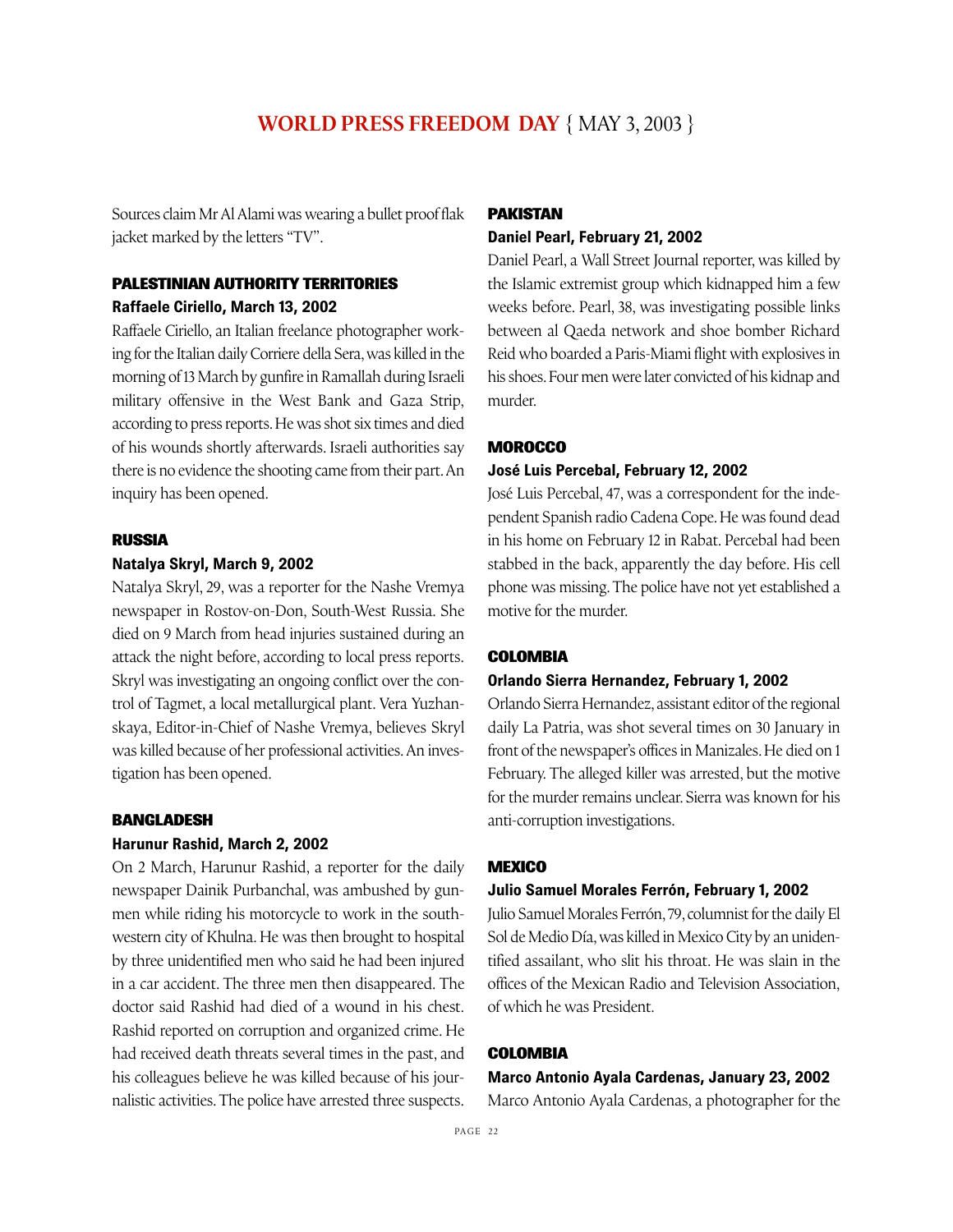newspaper El Caleno of Cali, was shot and killed by two unknown assailants riding a motorcycle. Ayala Cardenas reported on sports and social issues, but had recently worked on legal matters.

#### COLOMBIA

#### **Esaú Jaramillo Montaña, January 19, 2002**

Esaú Jaramillo Montaña, a sports broadcaster for Caracol Radio in the capital, Bogotá, was found stabbed to death in his apartment. There is no known motive for the slaying, said press chief for the Attorney General's Office. Neighbors told authorities that two men, both drunk, visited the journalist in his apartment the night before his body was found. Jaramillo had been a sports broadcaster since 1964 and founded a magazine about basketball called Bajo la cesta (Beneath the Basket).

## **MEXICO**

## **Félix Alonso Fernández García, January 18th, 2002**

Félix Alonso Fernández García, editor of the magazine Nueva Opción, was shot and killed by two individuals in Tamaulipas state. A few days before his death, he had denounced alleged relationships between former local officials and drug traffickers.

#### UGANDA

#### **Jimmy Higenyi, January 12th, 2002**

Jimmy Higenyi,a journalism student at the United Media Consultants and Trainers (UMCAT) Institute, was shot and killed by police while covering a demonstration by the opposition Uganda Peoples Congress in Kampala. The event had been banned by the government, and the police fired bullets to break up the march. Three police officers have been arrested.



# This is a **ColdType** project

Download more books, booklets, newspapers and magazines – all in pdf format, all free of charge – at [www.coldtype.net](http://www.coldtype.net)

(Click on this link to enter web site)